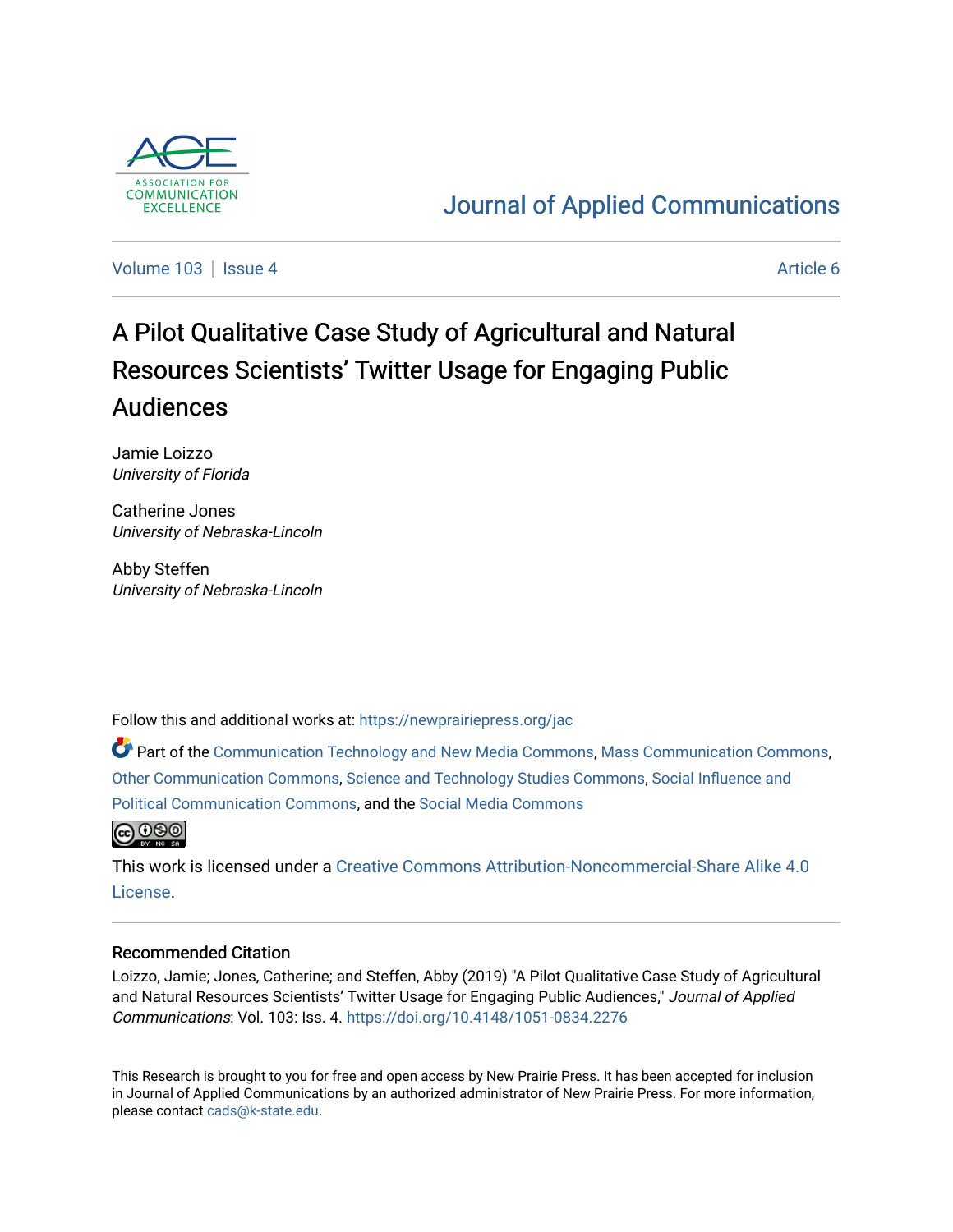# A Pilot Qualitative Case Study of Agricultural and Natural Resources Scientists' Twitter Usage for Engaging Public Audiences

#### **Abstract**

Scientists are frequently asked to broadly share their expertise and research with a variety of audiences, beyond typical academic circles in their home disciplines. That could include developing community engagement programs, school outreach, leveraging online social networks, and other activities. The purpose of this study was to examine U.S. agricultural and natural resources (ANR) scientists' typical science communication channels, their experiences utilizing Twitter for sharing their knowledge, research, and engaging in online public science discussion. Diffusion of Innovations theory and the model of science in-reach versus outreach guided this study. Researchers used a qualitative case study design. Data collection included ANR scientist interviews (n = 8) and application of Internet-based research methods for observing scientists' Twitter activities. Four themes emerged from the data: 1) academic journals and conferences as scientists' typical communication channels, yet Extension efforts help to broaden audiences, 2) scientists expected research to be peer-reviewed before public dissemination to combat misinformation and spreading of 'junk science', 3) scientists balanced professionalism, personalization, promotion, and Twitter hashtags for engagement, and 4) scientist-identified barriers to using Twitter included lack of time and avoiding heated discussions. Recommendations include revisiting scientists' job descriptions and expectations for online science engagement. Also, there should be continual development and implementation of science communication training for scientists targeting best Twitter practices, growing followers for outreach beyond academic colleagues and groups, using visuals for online engagement, intentional scheduling for social media, and how to effectively navigate heated online discussions.

#### Keywords

science communication, public science engagement, outreach, Twitter, diffusion of innovation, Internetbased research, qualitative

#### Cover Page Footnote/Acknowledgements

Acknowledgements: Jones and Steffen were undergraduate students at the University of Nebraska-Lincoln at the time of this study. Their work on this project was funded by the University of Nebraska-Lincoln's Undergraduate Creative Activities and Research Experience (UCARE) program.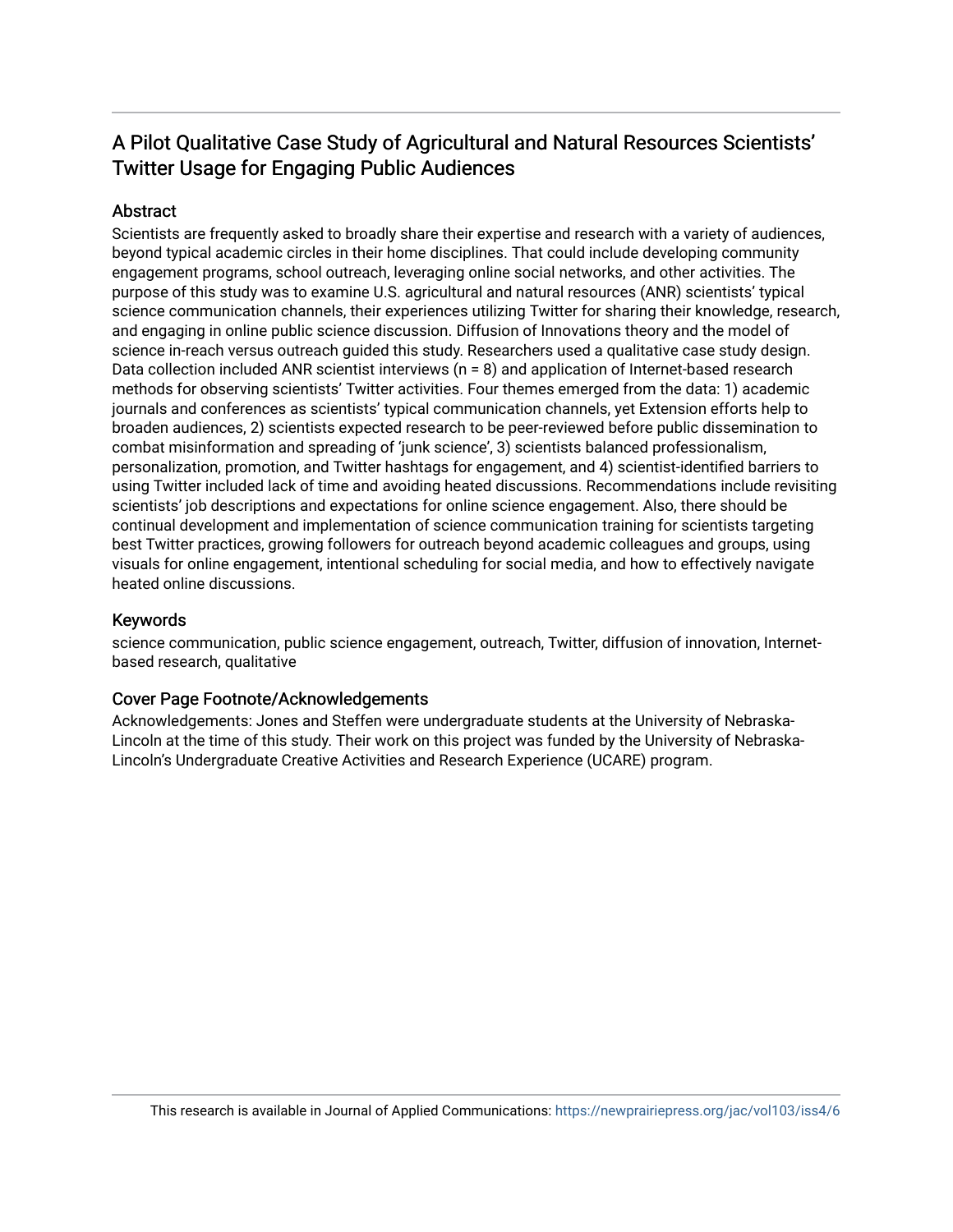#### **Introduction**

Social media offers easily accessible tools and platforms for scientists to directly reach public audiences for information sharing and scientific engagement (McClain, 2017; Mojarad, 2017). The use of social media for public engagement fits well with the land grant university mission to extend academic research and knowledge to the public (Kellogg, 2000). The latest research and innovation from scientists and educators are often shared at the university institutional level, while many scientists and educators themselves often do not share their work with online audiences at the individual level because they view it as unprofessional (Van Eperen and Marincola, 2011).

Bik and Goldstein (2013) described that scientists often view social media as a poor use of their time. However, the researchers recommended that scientists should view social media favorably and establish an online presence "to boost their professional profile and act as a public voice for science," in order to move science beyond academic journals to online engagement (p. 1). This comes at a time when some political and religious groups have shown declining trust in science (Gauchat, 2012). Therefore, an opportunity exists to utilize social media for providing an inside look at real-life scientific efforts and processes for providing science transparency to public audiences. The authors of this study aimed to qualitatively explore U.S. agricultural and natural resources (ANR) scientists' social media use for public engagement. Research data included interviews with ANR scientists at a land grant university about their Twitter experiences and perceptions and online observations of the scientists' tweets.

#### **Literature Review**

#### *Scientists and Science Engagement*

There is a prevailing notion that the public is illiterate when it comes to science and that providing facts and information will solve the science knowledge gap. However, simply relaying information with hopes to increase literacy has proven to be ineffective (Nisbet and Scheufele, 2009; NASEM, 2017). Science literacy has been described as communities' and citizens' knowledge and understanding of scientific concepts, how science works, and application of scientific knowledge for making everyday decisions (NASEM, 2016; Maienschein, 1998). Educational efforts and national science education standards are in place to systematically engage students in science (NRC, 1996), yet there is a need to employ informal science education and communication efforts to engage the public in science outside of educational institutions (Falk, Storksdieck, & Dierking, 2007; NRC, 2009).

Public engagement is described as a dialogue, sharing of ideas, or back and forth communication processes for positively impacting attitudes, perceptions, and behaviors about organizations and societal issues (Dhanesh, 2017). Wooden (2006) outlined the following steps for public engagement: 1) raising general awareness, 2) developing a sense of urgency to act and find solutions, 3) identifying trade-offs and experts' opinions, 4) examining the trade-offs, 5) making decisions by weighing pros and cons, 6) taking an intellectual stand, and 7) resolution and behavior change. In science education and communication, the aim is to engage audiences in scientific concepts for increasing the understanding and use of science in everyday decisionmaking (Hu, Zhengfeng, Zhang, & Ahu, 2018; Leshner, 2003).

As public audiences grapple with understanding and applying scientific advances, trust in science, and a feeling of disconnect from scientists, professional scientific organizations and scientists are searching for ways to better communicate scientific processes, results, and everyday applications, as well as increase scientist interactions with community members via public engagement efforts in-person and online (AAAS, 2016; Peterman, Evia, Cloyd, and Besley, 2017).

1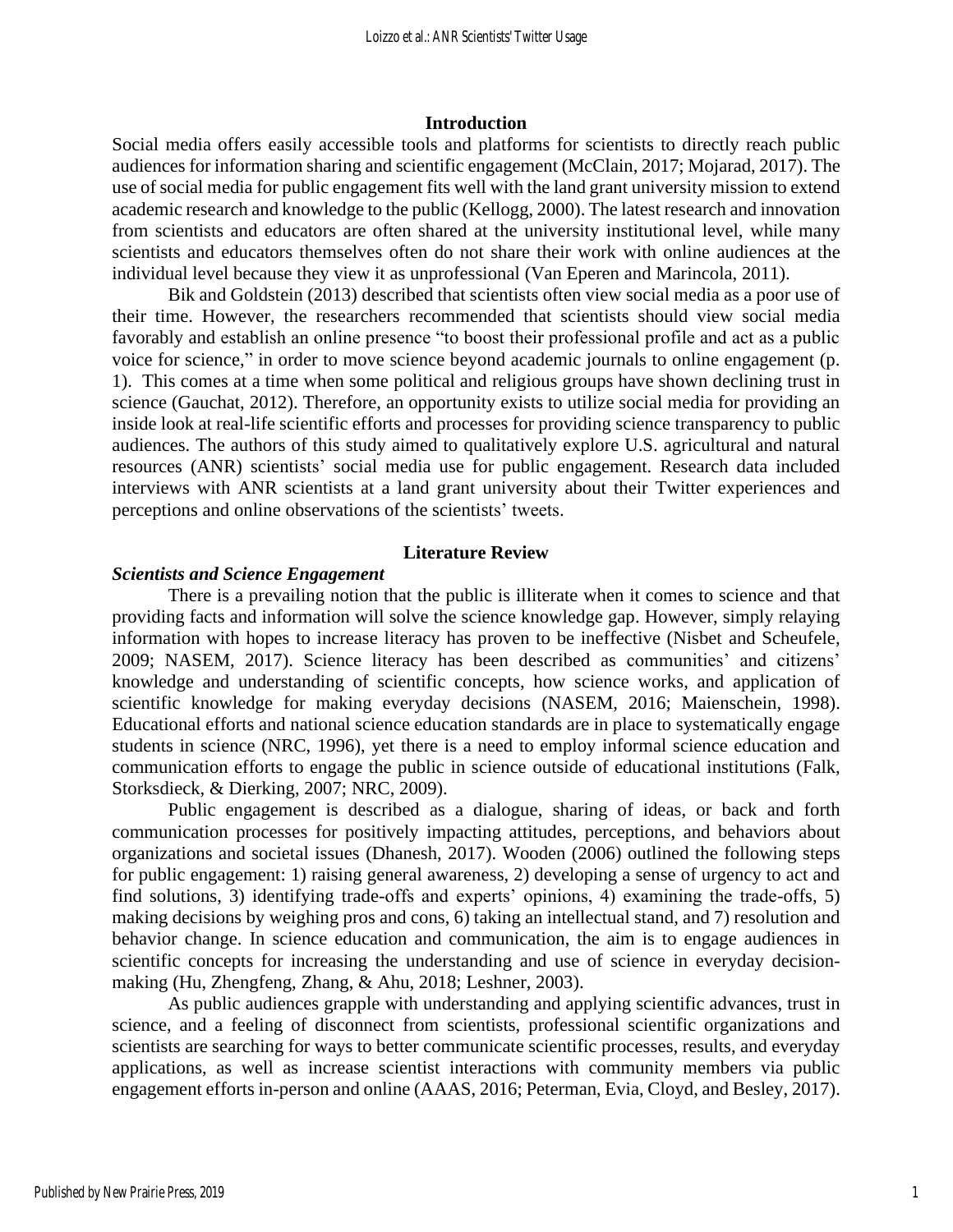Science research funding organizations such as the National Institutes of Health (NIH) and the National Science Foundation (NSF) require scientists to demonstrate broader societal impacts for disseminating their work to expand public understanding of critical scientific developments (Lok, 2010). Since the late 1990s, NSF has required scientists to include broader impacts in their grant proposals (Holbrook, 2005). In addition to expanding scientific projects beyond research publications and presentations to public engagement initiatives, scientists are called upon more frequently to improve their communication skills and to potentially engage in online public interactions.

National training efforts such as The American Institute of Biological Sciences 'Communication Boot Camp for Scientists' (AIBS, 2018), the Alan Alda Center for Communicating Science (AACCS, 2018), and National Public Radio's (NPR) Friends of Joe Palca's Big Idea (FJOBIs, 2018) are underway for training scientists, educators, staff, and graduate students to develop 21st century communication skills for conversationally explaining complicated scientific topics in a variety of formats. These programs introduce scientists to techniques for explaining technical research with less jargon, scientific processes in conversational terms, as well as bigger picture societal impacts of research studies.

Burchell, Franklin, and Holden (2009) interviewed scientists from a variety of disciplines  $(n = 30)$  and found the interviewees viewed public engagement as important, yet overwhelming and time consuming. Scientists also shared concern for strained and potentially negative social interactions with the public and a need for employers and funders to provide adequate time and resources for scientists to intentionally incorporate public engagement efforts into their already demanding workloads. Poliakoff and Webb (2007) applied the theory of planned behavior as a predictor of scientists' intentions to participate in public engagement. The researchers surveyed scientists at the University of Manchester ( $n = 169$ ) and found most scientists had a positive attitude toward participating in public engagement activities, that fear of engaging was low, and that most scientists had previously participated in a public engagement activity or planned to in the near future.

In addition to developing and facilitating in-person workshops and events, scientists are also called upon to have an online presence for sharing science via websites, blogs, podcasts, social media, etc. A chemistry professor and communications manager at the California Institute of Technology developed new college courses for training scientists and engineers to craft online messages, utilize web tools, and grow audiences (Martinez, 2016). Dudo and Besley (2016) surveyed members of the American Association for the Advancement of Science (AAAS) about their perceptions of online communication. Results showed scientists' personal priorities for communicating online were to defend science, inform, excite, build trust, and tailor messages. Hence, scientists generally appeared to be interested in and valued using the internet for dispelling myths about their work, as well as intentionally raising awareness of research for informing public audiences.

In the field of internet marketing, research shows digital content can impact audiences' cognitive, emotional, and behavioral engagement with various messages (Hollebeek and Macky, 2019). In online public engagement, audiences make their own choices of when to log in and interact with content versus messaging that interrupts their time. Hence, there is opportunity to grow and foster trust through online engagement with audiences who seek out specific information. While scientists are encouraged to establish an online presence, McClain (2017) pointed out that research funders may not see the impacts of or value scientists' posting content via individual online channels. However, as social media analytics become more refined, there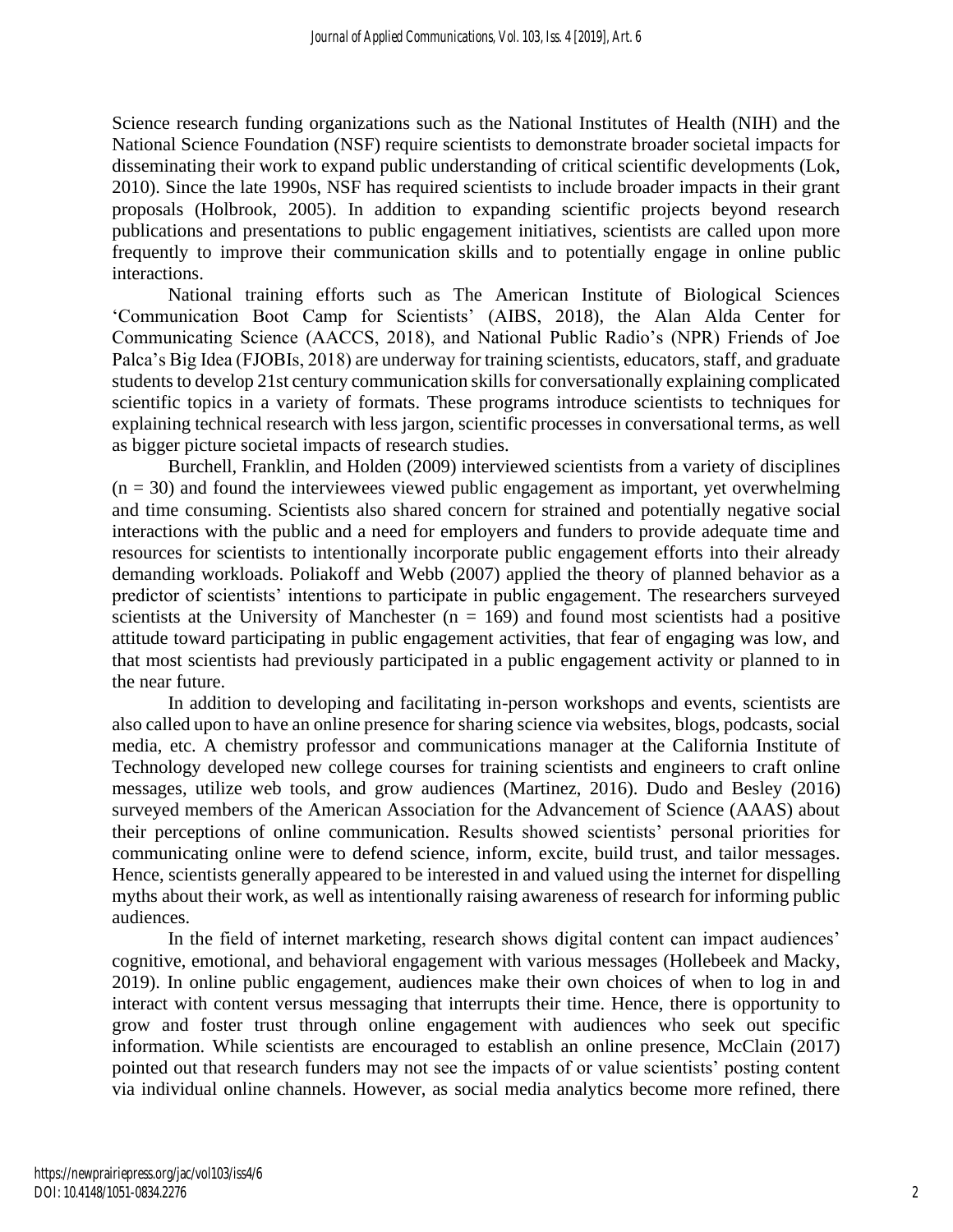does appear to be a sizeable contingency of scientists utilizing the specific social media platform of Twitter to establish online identities to have their voices heard (Côté and Darling, 2018; Ke, Ahn, and Sugimoto, 2017).

#### *Tweeting Science*

It is estimated that Twitter has "321 million monthly active users," and the most followed accounts include popular celebrity figures such as singer Katy Perry (107 million followers) and singer Justin Bieber (105 million followers) (Statista, 2019.; Twittaholic, 2019). While still in the millions, scientists appear to have far fewer followers on Twitter than celebrities and politicians. Widely known astrophysicist Neil deGrasse Tyson from the public television show Nova Science Now and podcast Star Talk has 13.1 million followers (@neiltyson, 2019). Bill Nye, often referred to as 'The Science Guy' from his past public television show, has 5.8 million followers (@BillNye, 2019).

Ke, Ahn, and Sugimoto (2017) examined Twitter lists and memberships using a snowballing technique to find users with identifying information fitting the U.S. Bureau of Labor Statistic's definition of scientist occupations, as well as Wikipedia lists of scientist careers. The researchers found 45,867 scientists using Twitter, with mathematical and physical scientists underrepresented and social scientists overrepresented on the platform (Ke, Ahn, & Sugimoto, 2017). They also found that more male than female scientists used the platform (Ke, Ahn, & Sugimoto, 2017).

Kevin Folta, University of Florida professor and genomics scientist in the Horticultural Sciences Department, is a well-known example of an academic scientist utilizing online platforms for public science engagement (Goodwin, 2016; Scott, 2018). He developed the 'Talking Biotech Podcast' and had 21.2 thousand followers on Twitter (@kevinfolta, 2019). Folta is known for his genetically modified research in strawberries and his widespread efforts to have transparent exchanges with public audiences about biotechnology with the goal of building trust (Goodwin, 2016). Folta leveraged online and in-person channels for science communication and admitted to receiving backlash for his GMO research and stance, yet he remained committed to public biotechnology engagement (Scott, 2018).

Similar to Folta's social media strategy for transparent science communication, agricultural communication researchers have recommended farmers and producers use Twitter to shed light on production practices and everyday farming and ranching life. Allen, Abrams, Meyers, and Shultz (2010) stated "The information provided by agriculturalists could help others gain a better understanding of how food and fiber is produced, dispel myths about agricultural practices, and combat negative publicity in the event of an agricultural crisis" (pg. 5). Allen et al. pointed out practical tips for establishing a Twitter presence such as increasing followers, using proper hashtags, and tracking engagement via analytics software.

Wagler and Cannon (2015) found Twitter served as an effective public platform for disseminating and sharing information to public audiences during times of drought ( $n = 2,804$ ) tweets). The researchers noted users turned to Twitter as a news source for the latest drought information, agricultural and environmental impacts, and disaster recovery information. They recommended academic institutions personalize social media use via strategies such as utilizing faculty experts to serve as "genuine opinion leaders who may provide more authentic perspectives and aid in personalizing online conversations" (p. 14). Their recommendation is in line with aforementioned literature suggesting scientists could individualize and lead online science engagement.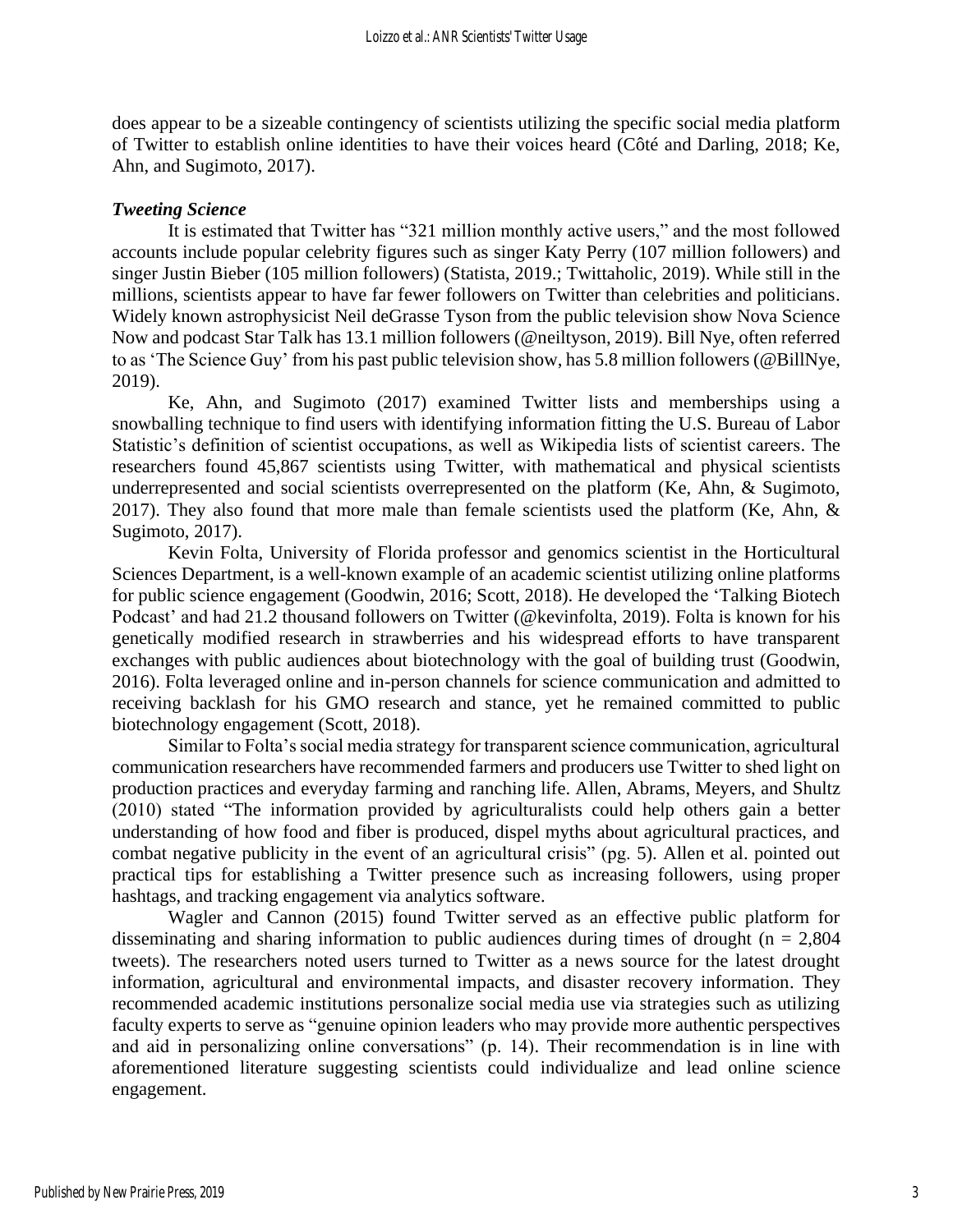Building upon the review of literature, this study specifically aimed to utilize a qualitative case-based approach for in-depth examination of ANR scientists' adoption of Twitter and their experiences using the platform for sharing scientific information.

#### **Conceptual Framework**

At the intersection of science communication, public engagement, and technology adoption, a combination of an emerging conceptual framework and longstanding and tested theory informed this study. The Diffusion of Innovations theory (Rogers, 2003) guided the examination of participants' various stages of Twitter adoption and usage. Twitter was selected as the technology to study due to prior research that has shown several scientists are indeed using the social media platform (Ke, Ahn, & Sugimoto, 2017; Côté and Darling, 2018). Additionally, the conceptual framework of 'Preaching to the Choir vs. Singing from the Rooftops' (Côté and Darling, 2018) provided an important lens for this study. Both are expanded upon in the following sub-sections.

#### *Diffusion of Twitter for Scientist - Public Communication and Engagement*

The Diffusion of Innovations theory served as a lens to examine how Twitter usage has diffused across participating ANR scientists. The Diffusion of Innovations theory outlines how society adapts to new innovations, as they become mainstream (Rogers, 2003). The diffusion curve includes categories to organize the way different members of society fall into an equally distributed curve for adopting new innovations over time. From left to right on the adoption curve the categories are; innovators, early adopters, early majority, late majority and laggards (Mahajan, Muller, and Srivastava, 1990). Those that fit into the farthest category on the left are the early adopters, those that are most willing to use the new innovations. Individuals who fit into the category farthest to the right are those not interested in adopting, the laggards. Occasionally, there is a sixth category called non-adopters. Katz (1957) is attributed for introducing the idea of opinion leaders and followers. Opinion leaders are the innovators and early adopters who help influence the masses. The new idea or product continues to spread through different audiences until it becomes saturated. The Diffusion of Innovations theory could potentially be conceptually applied to scientists' Twitter usage for public engagement as a continuum of scientists who frequently use the social media platform for science engagement, to those who sometimes tweet, to those who do not use the platform.

#### *Scientist Twitter Inreach vs. Outreach*

Côté and Darling (2018) investigated the reach of ecologists and evolutionary biologists (n  $= 110$ ) across 11 countries who have adopted and use Twitter. The researchers aimed to find out if the scientists were engaging public audiences and policy decision-makers versus simply tweeting at fellow science colleagues. Côté and Darling conceptualized scientists' Twitter via the inreach versus outreach model in Figure 1.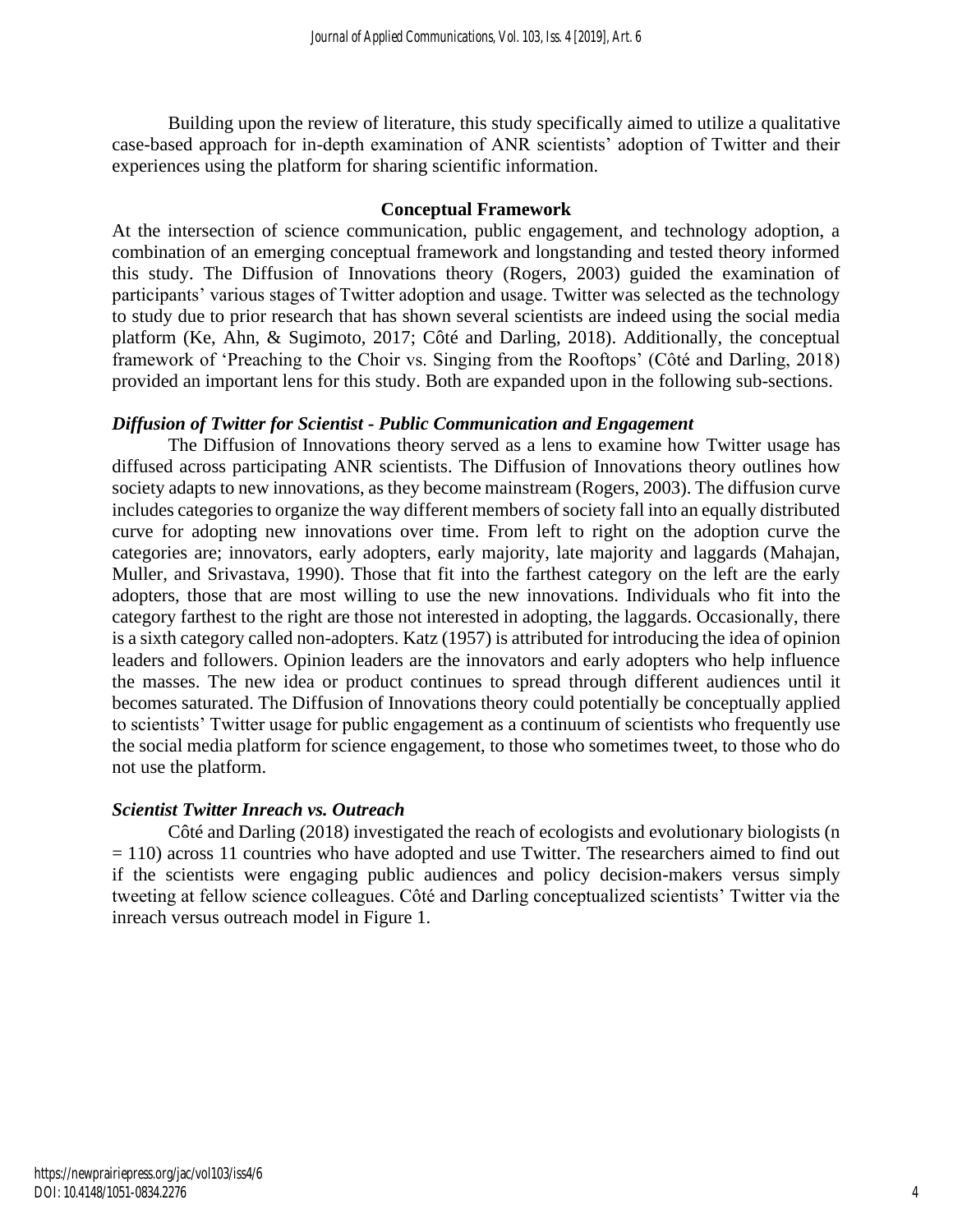

*Figure 1*. Conceptual model of scientist' Twitter usage and potential to reach public audiences and decision-makers. Copied with permission from Côté and Darling (2018).

Results showed that scientists who have more than 1,000 followers on Twitter have the potential for external outreach and engagement with non-scientists. Scientists with fewer followers were typically tweeting to fellow scientists, which created an echo chamber effect. Hence, there is capacity for scientists to leverage Twitter for public engagement, once they surpass the 1,000 followers threshold. Côté and Darling also noted a very small number of decision-makers followed scientists who had high 'popularity' levels with more than 2,200 followers. Hence, scientists should ideally establish Twitter strategies and usage habits for expanding their reach to a larger range of followers for effective public engagement encouraging science-based decision-making and behavior change. The diffusion of innovations adoption curve and conceptual model of Twitter for public science engagement informed the study's interview questions and data analysis for examining ANR scientists' Twitter practices and experiences.

#### **Purpose and Research Questions**

Previous literature provided insight into the potential for scientists to act as opinion leaders and personal voices in public science engagement for increasing transparency, trust, and public science literacy. Additionally, scientists are called upon to utilize online communication and education tools for engaging the public. Some scientists have taken to Twitter for engagement, and some have not. What is not known is how and why scientists in ANR are using or choosing not use Twitter for public science engagement, as well as their perceptions and experiences with tweeting. The purpose of this pilot qualitative case study was to examine twitter use of a sample of ANR scientists in each of the diffusion of innovations curve adoption categories, as well as how the scientists use Twitter for public science communication and engagement. Research questions included:

- RQ 1. What channels do ANR scientists typically use to communicate their research to public audiences?
- RQ 2. What are ANR scientists' perceptions of their role in communicating science to public audiences?
- RO 3. What do ANR scientist participants describe as successful Twitter practices?
- RQ 4. What barriers do scientists identify that prevent them from utilizing Twitter for public science engagement?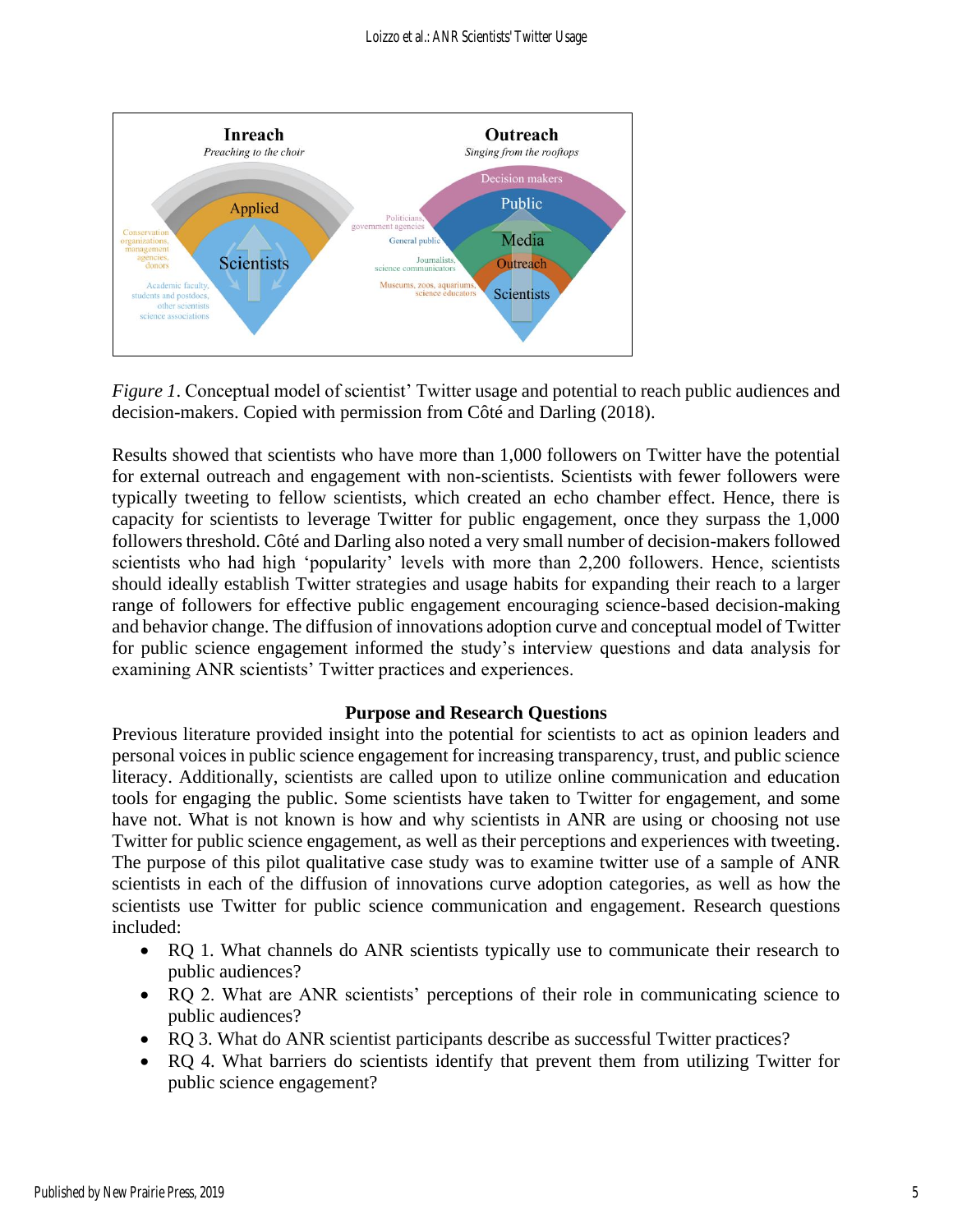#### **Methods**

#### *Case Study and Online Inquiry Design*

This study followed a case study design utilizing qualitative and online inquiry methods for investigating University of Nebraska-Lincoln's ANR scientists' perspectives and experiences with Twitter for science communication. A case study design was appropriate, as it allows for deep exploration of elements such as the who, how, and why of an issue within a specific context (Yin, 2018). Qualitative methods of online ethnography were utilized in this study to gain new and direct knowledge of ANR scientists' Twitter practices and experiences. Online ethnography is the study of Internet-based learning spaces, cultures, communities, conversations, individuals' online engagement and behaviors, and more (Gerber, Abrams, Curwood, and Manifico, 2017; Schwandt, 2015). Qualitative methods such as observation and interviews can be applied to examining online spaces (Gerber et al., 2017). Researchers utilizing these methods straddle virtual and in-person worlds to make sense of online and physical presences, as well as online engagement and behaviors (Sade-Beck, 2004). This study utilized online qualitative inquiry methods for observing scientists' Twitter usage, as well as in-person interviews for scientists' first-person, non-technology mediated discussion and insight about their online presences and experiences.

#### *Participants*

Researchers used a snowball sampling technique for identifying and recruiting participants. The sampling strategy includes consulting specific information sources to find participants that meet study criteria and then adding more participants who are interconnected to the originally identified participants and case (Yin, 2018). In this study, researchers consulted with a lead social media staff member in the Institute of Agriculture and Natural Resources to develop a list of College Agricultural Sciences and Natural Resources scientists based on the diffusion of innovations curve of frequent, moderate, and non-Twitter users. Researchers then recruited from the list of suggested ANR scientists. Researchers and the lead social media staff member evaluated the list through a diffusion and in-reach versus outreach lens and categorized scientists into the different adoption categories. For instance, scientists who frequently tweeted and had more than 1,000 followers were considered early adopters, while scientists who consistently tweeted but had less than 1,000 followers were considered the early majority, and so on. While the diffusion of innovations curve includes time as a measure for early to late adoptions, the researchers took this into consideration as the early adopting scientists had higher number of followers potentially as a result of using Twitter longer than late adoption scientists with fewer followers. Eight ANR scientists voluntarily consented to participate.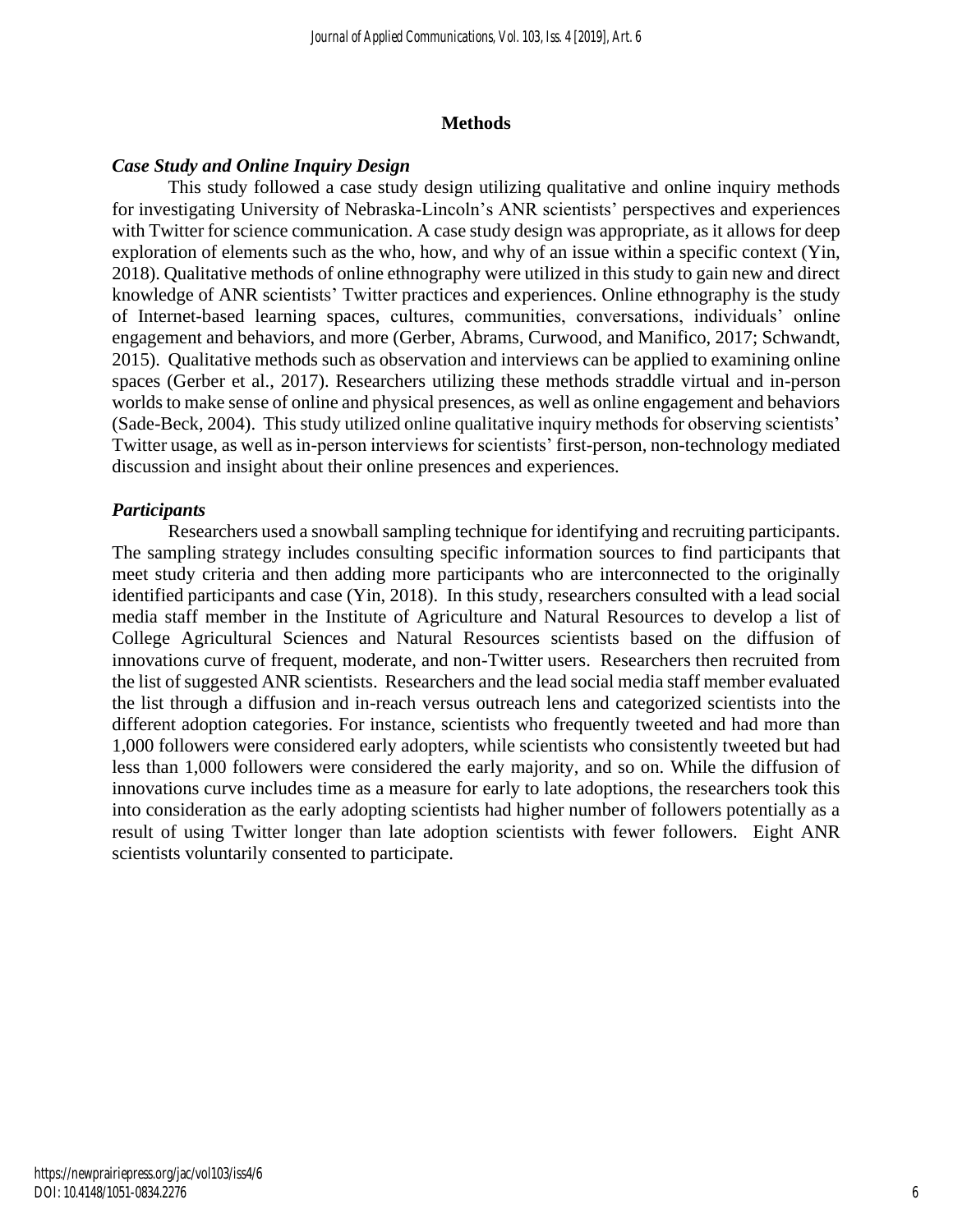| Table |  |  |
|-------|--|--|
|-------|--|--|

| Participants |                                          |          |                |                |
|--------------|------------------------------------------|----------|----------------|----------------|
| Pseudonym    | <b>ANR Scientists</b>                    | Tweets   | Followers      | Likes          |
| Aftab        | <b>Associate Professor of Biological</b> | 953      | 334            | 3,090          |
|              | <b>Systems Engineering</b>               |          |                |                |
| Joe          | Administrator of Entrepreneurship        | $\theta$ | 40             | $\overline{0}$ |
|              | Program                                  |          |                |                |
|              | <b>Professor of Animal Science</b>       |          |                |                |
| Kevin        | Soil Scientist and Adjunct               | 0        | $\overline{0}$ | $\overline{0}$ |
|              | Professor                                |          |                |                |
| Matt         | Professor of Agricultural Education      | 1,995    | 351            | 5,104          |
| Ricardo      | <b>Assistant Professor of Agronomy</b>   | 1,330    | 1,134          | 777            |
|              | and Horticulture                         |          |                |                |
| Rob          | <b>Assistant Professor of Agronomy</b>   | 2,069    | 3,515          | 1,456          |
|              | and Horticulture, Extension              |          |                |                |
|              | <b>Turfgrass Specialist</b>              |          |                |                |
| Tina         | <b>Assistant Extension Educator,</b>     | 1,055    | 487            | 1,426          |
|              | Master Gardener Program                  |          |                |                |
| Trisha       | Professor of Entomology                  | 567      | 533            | 59             |

Case studies often do not require a large number of participants (Yin, 2018). A small number of participants in a qualitative study can provide deep, rich data for gaining insight into perspectives and experiences. The point of saturation also exists when interviews can produce redundant information (Fusch & Ness, 2015). In this study, researchers believed a point of saturation was reached, specifically in regards to scientists' discussion of their Twitter usage and engagement experiences, as well as barriers for utilizing the technology.

#### *Conceptualization of participating ANR scientists' Twitter diffusion and adoption*

Researchers conceptually mapped participating scientists' Twitter adoption and frequency and level of usage to the diffusion of innovations curve (Figure 2). To develop the conceptual curve and place scientists into the different adoption categories, researchers specifically worked with social media staff in the college to identify which scientists had the most/least followers, used Twitter frequently/sometimes/rarely, and which scientists social media staff believed currently did not use Twitter but would benefit from a presence on the platform. After data collection, researchers reviewed the initial conceptual curve and determined data sources supported scientists' placement.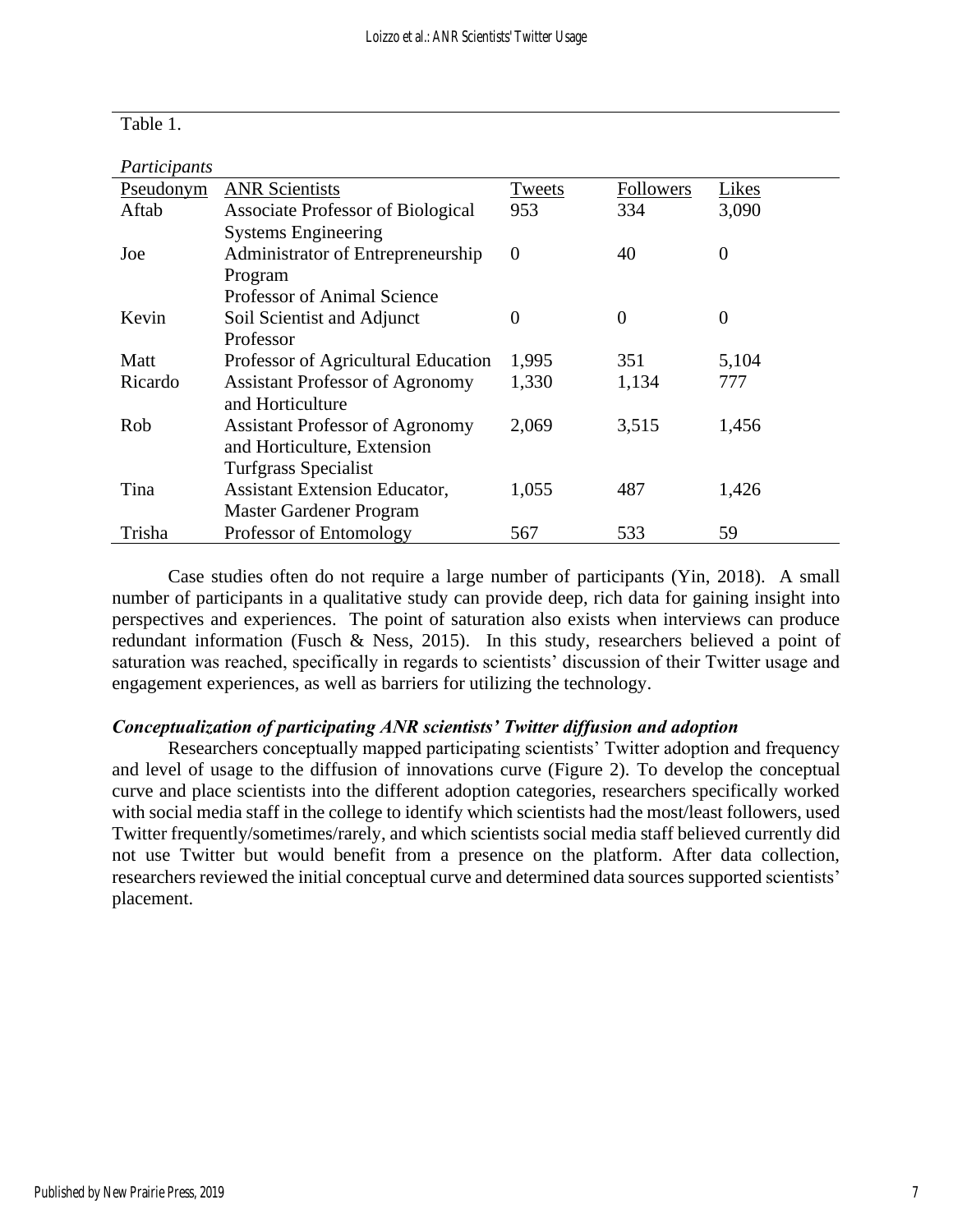

*Figure 2*. Participants' Twitter usage conceptually mapped to the diffusion of innovations curve.

Researchers placed scientists into the diffusion categories that conceptually matched scientists' descriptions of their Twitter usage, as well as their number of tweets, followers, and likes. The scientists were categorized accordingly:

- Innovators and early adopters Rob, Ricardo, and Tina were placed in the innovators and early adopters categories due to their frequent usage of Twitter for science engagement, posting original self-generated research content, and for using advanced Twitter features. Rob described being highly innovative in his usage with attempting viral videos and polls, as well as investigating Twitter features for capturing public engagement research data to show impact. He also had the most tweets, followers, and likes (see participant table 1).
- Early majority Aftab, Matt, and Trisha also valued Twitter for public engagement, viewed Twitter daily, and frequently posted content, shared articles, and retweets. They did not necessarily have a detailed communication plan and rarely tried advanced Twitter features, yet they utilized visuals and hashtags to increase interest in their posts.
- Late majority Kevin had created a Twitter account, but he was not utilizing it with any frequency. He questioned the quality of interaction via tweets, but he was open-minded and investigating his options and considering Twitter for sharing science.
- Laggards Joe deeply questioned the value of tweeting for science engagement. He held onto a Twitter account, but he did not tweet. He believed richer interactions occur via direct newsletters and other means of possibly more personal communication than tweets. He was a laggard by choice with Twitter, while he continued to use and expand other communication channels.

# *Data Collection and Analysis*

Data collection methods included video-recorded interviews (approximately 20-30 minutes in length across a one-month period) and Twitter screen captures/observations. Prior qualitative researchers have noted the importance of collecting online and offline data to develop a full picture understanding of the research context and participants' experiences, as well as ethical issues such as attaining proper participant consent when studying online environments and communities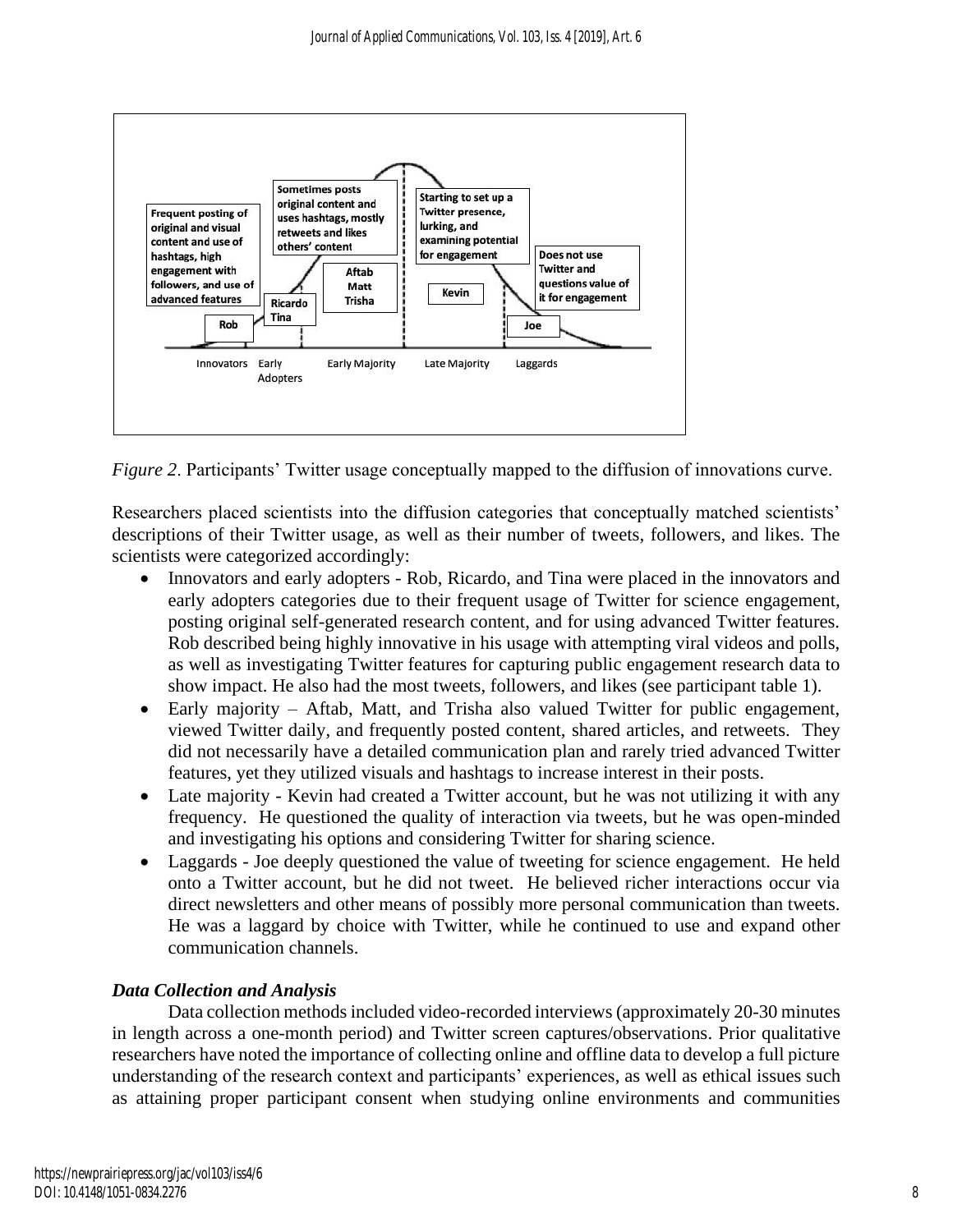(Eysenback & Till, 2001; Sade-Beck, 2004). The University of Nebraska-Lincoln's Institutional Review Board approved the study. Participants voluntarily consented and selected their level of permission for showing/blurring their faces or only using text quotes in research presentations and publications. The second and third researcher of this paper recorded one-on-one video interviews with participants via iPad kits in university offices and classrooms. The interviews consisted of categories of questions such as participants' typical pathways for sharing scientific information, their views of Twitter, Twitter usage and strategies, as well as examples of public interactions via Twitter (Table 2).

| anie |  |
|------|--|
|------|--|

| Interview question guide samples. |                                                                                                                                    |
|-----------------------------------|------------------------------------------------------------------------------------------------------------------------------------|
| Topic Area                        | <b>Interview Question Samples</b>                                                                                                  |
| Typical communication patterns    | What are your major ways of communicating your<br>findings?                                                                        |
|                                   | Do you publish your research results? In what types of<br>$\bullet$<br>journals? Who reads your work in those journals?            |
|                                   | Have you ever taken a class or seminar on science<br>$\bullet$<br>communication? about how to post on social media?                |
| Public engagement perceptions     | What are some of the successes you've had with<br>$\bullet$<br>communicating your research?                                        |
|                                   | Could you share times when you were not successful<br>٠<br>and wish you could have reached a larger audience<br>with your results? |
|                                   | Does social media have a role in public science<br>$\bullet$<br>discussions and education? And what should that role<br>be?        |
| Twitter usage                     | How active are you on Twitter? What is your Twitter<br>handle/name?                                                                |
|                                   | What is your profile photo of? You profile<br>description?                                                                         |
|                                   | How often do you tweet a day? What Twitter pages<br>do you follow?                                                                 |
|                                   | Who do your Twitter followers consist of?<br>٠                                                                                     |
| <b>Twitter barriers</b>           | What do you see as the value / lack of value in using<br>٠<br>Twitter?                                                             |
|                                   | What prevents you from using Twitter?<br>٠                                                                                         |
|                                   | Have you ever had a heated exchange or feedback on<br>$\bullet$<br>Twitter? If yes, how did you handle it?                         |

*Interview question guide samples.*

The researchers then transcribed the interviews, in order to become intimately involved with the data. Interview transcriptions were uploaded to the cloud-computing qualitative analysis software Dedoose and inductively coded for emergent categories and themes (Saldaña, 2016). Researchers open-coded the interviews and compared codes to arrive at categories such as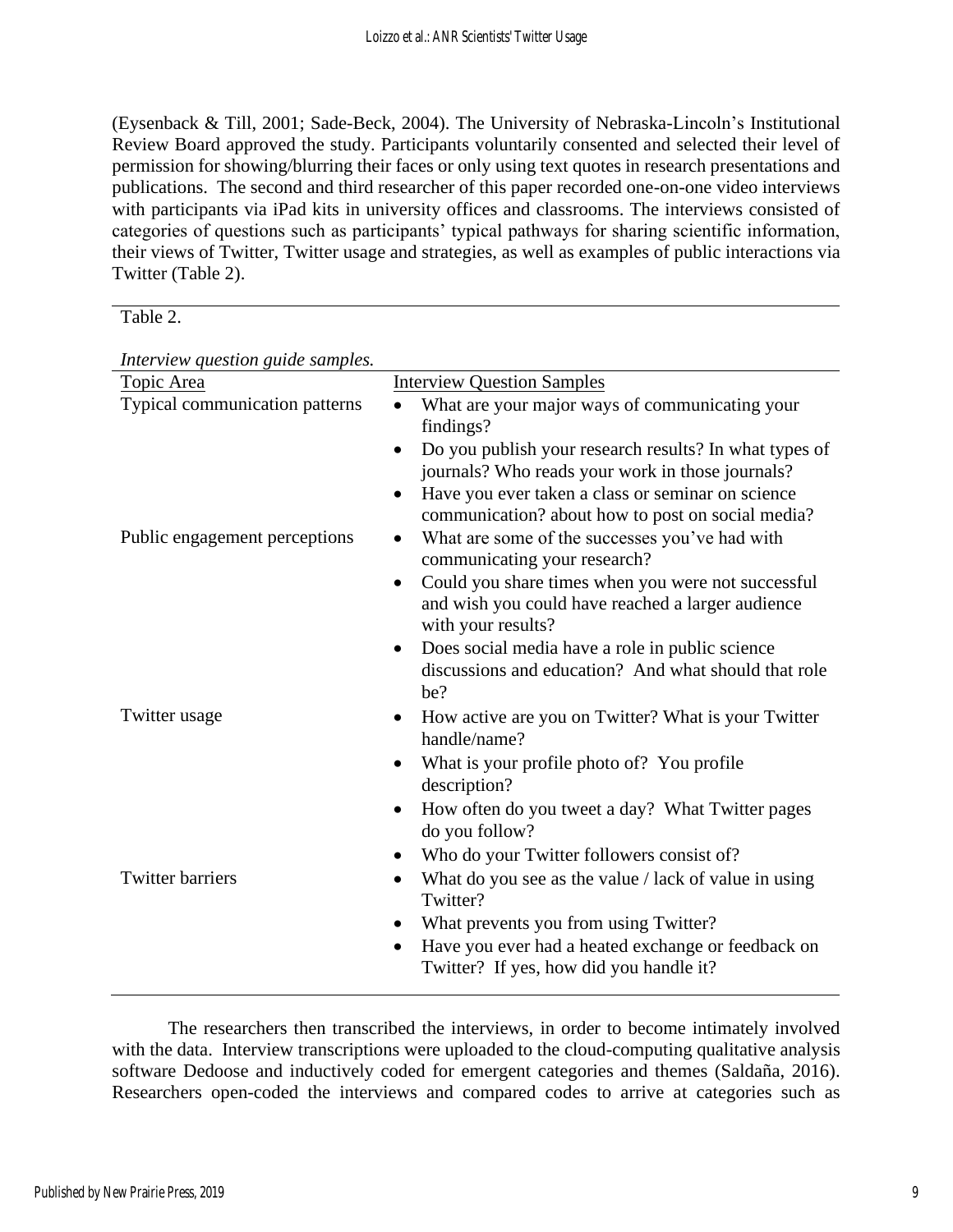'audiences' and 'Twitter usage' with child codes such as 'hashtags' and 'retweets.' Then, researchers independently chunked categories into themes, compared themes, and ultimately arrived at overarching themes described in the results section.

In addition to the interviews, researchers also utilized online observation screen capture methods within Internet-based research for exploring participants' Twitter activity (Gerber et al., 2017). Specifically, researchers took screen captures of participants' Twitter activity during the week of November 14-21, 2016 with their consent, which coincided with the month-long timeframe throughout which interviews were conducted. Criteria for the selected screen captures included two of the participants' original, self-generated content tweets with high engagement such as retweets and likes and two of the participants' re-tweets with high engagement such as retweets and likes. Researchers then compared the participants' Twitter activity and interview explanations about handles, tweets, re-tweets, followers, and posting strategies. Overarching themes were then sent to research participants for member-checking to insure they agreed the findings were accurate (Schwandt, 2015).

#### **Results**

The results of this study include four themes. Table 3 outlines each of the study's research questions and resulting themes.

Table 3.

| Results.                                       |                                             |
|------------------------------------------------|---------------------------------------------|
| <b>Research Question</b>                       | Theme                                       |
|                                                |                                             |
| 1. What channels do ANR scientists typically   | Academic journals and conferences are       |
| use to communicate their research to public    | typical outreach channels, yet Extension    |
| audiences?                                     | efforts help to broaden audiences.          |
| 2. What are ANR scientists' perceptions of     | The importance of peer-review before public |
| their role in communicating science to public  | dissemination to combat misinformation and  |
| audiences?                                     | spreading of 'junk science'                 |
| 3. What do participating ANR scientists'       | The balance of professionalism,             |
| describe as successful Twitter practices?      | personalization, frequency, promotion, and  |
|                                                | Twitter hashtags for engagement.            |
| 4. What barriers do scientists identify that   | Social media takes too much time and can    |
| prevent them from utilizing Twitter for public | lead to unwanted public discussions.        |
| science engagement?                            |                                             |

The themes are presented in the below sub-sections with supporting interview quotes and screen captures of scientists' Twitter activities and explanations.

#### *Theme One (RQ 1): Academic journals and conferences are typical outreach channels, yet Extension efforts help to broaden audiences*

Scientists in this study reported predominantly communicating their research through academic communication channels such as peer-reviewed journal publications and scholarly conferences. Scientists stated that the first audience for sharing their work is usually made up of their academic peers. Kevin said, "I publish results in professional journals, make presentations at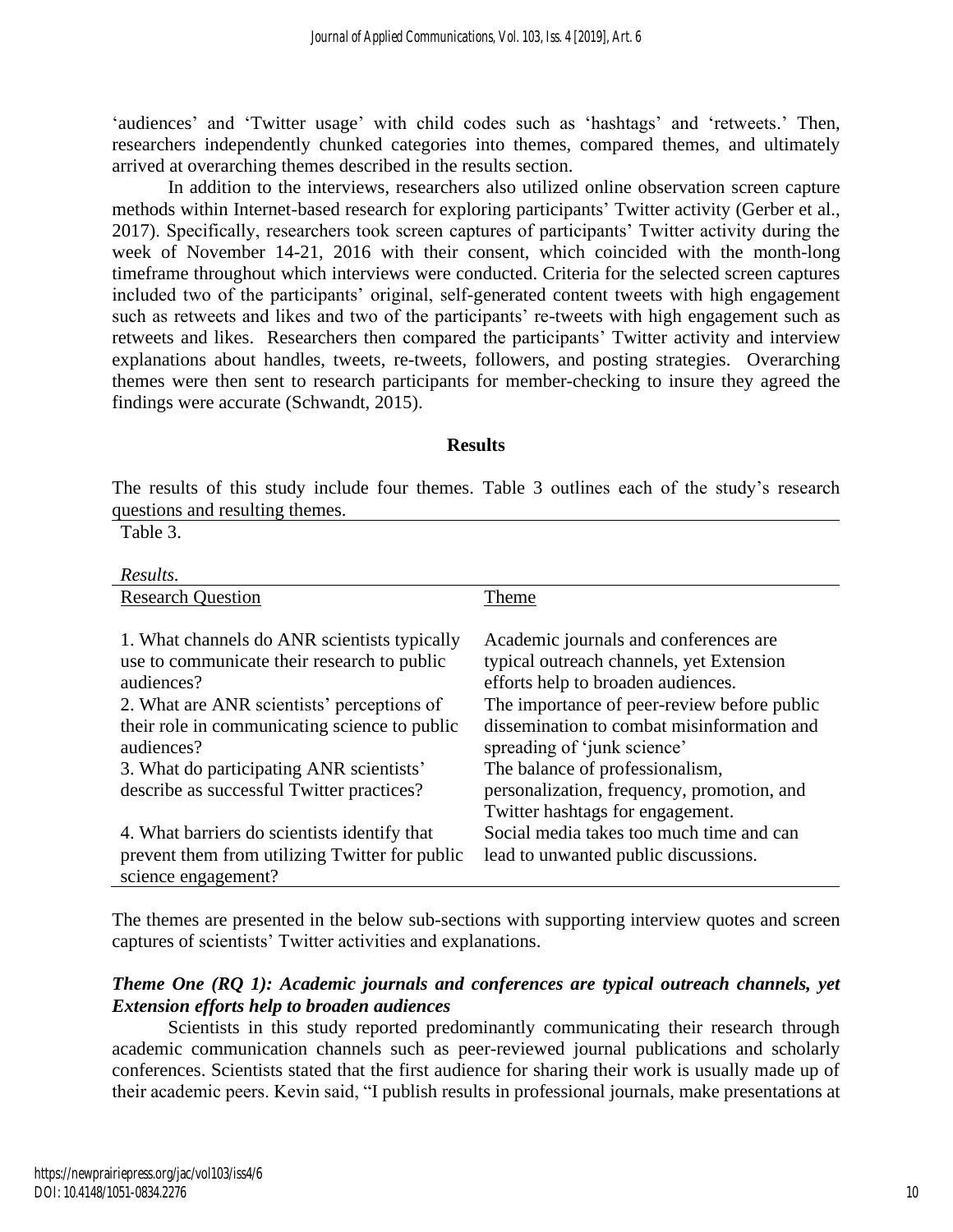professional meetings and through professional societies that I'm a member of." Similarly, Trisha described, "So, number one is through your scientific journals. Your peer-reviewed publications, that's part of presenting your scholarship. But that only reaches a certain audience group. And so that's my peers at other institutions, that are working in this realm that I'm working in." Aftab mentioned the importance of including graduate students in academic publications and presentations. He said, "I encourage my graduate students to do the presentation, and it's only when they're not available or graduated that I present. I like to encourage my graduate students to do the presentations because really, they're the ones who do a lot of the leg work, right?"

Some of the scientists discussed their efforts to expand their communication of research results to also reach public audiences. Public communication channels such as news releases, newsletters, magazines, video, and online were often discussed secondarily for research dissemination. Rob described, "I go around the country giving about 23 talks a year, talking about our research and then, we have traditional web logs and articles in magazines." Kevin leveraged Extension to engage public groups in his work, "We do work with the Extension educators here at the University of Nebraska-Lincoln to make presentations at field days and workshops that they organize. So that's where producers and crop consultants would get the information." Aftab mentioned outreach for youth via Extension programming and online mobile applications as another communication channel, "I also kind of in tangentially got involved in some youth outreach activities. So, for example, last year, I worked with somebody in Extension, was the subject matter expert to build an app towards youth, and I think it was middle school students." Only one scientist discussed working with mainstream media for sharing research with the public. Kevin said he occasionally worked with university communication staff for news releases and radio interviews. While some of the scientists mentioned working with university communication staff to disseminate research results, none of them discussed receiving science communication training.

### *Theme Two (RQ 2): The importance of peer-review before public dissemination to combat misinformation and spreading of 'junk science'*

Most of the scientists tended to agree that it is important to engage the public in science topics, with the caveat that the science was ethically conducted and peer-reviewed for accurate and factual discussion. Aftab said, "I do believe in general we need to have, scientists need to be, engaged with society at large." Kevin described the need for science to undergo peer-review, before taking it to social media for the public:

It's more of an ethics issue where the individual [scientist] has to be able to support what they're putting out with things that are brought in through the peer review process - that's something that's very important to science. It's kind of the backbone that everything we do be reviewed. I mean nobody reviews Twitter. You don't have to support what you say on there with documented research.

While scientists considered the need to engage public audiences in scientific information and decision-making, they also described the challenges of navigating public beliefs and misinformation from false science sources. Matt said:

The danger in my mind is that people believe what they read. Which means, you know, I'm [the public] going to going to find those on Twitter, the blogs, the social commentaries,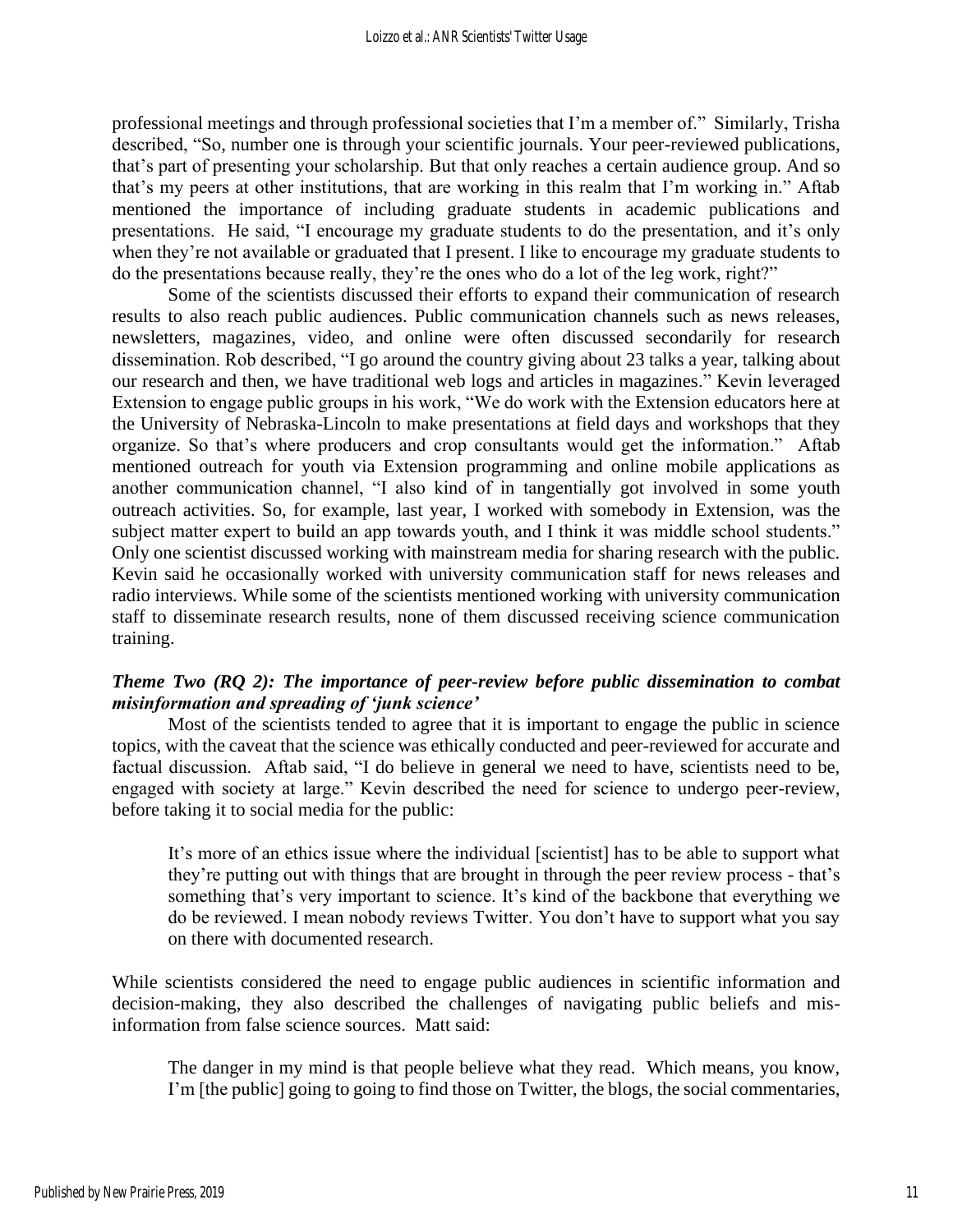the news outlets, that align with my belief systems, and I'm going to follow them. Now the other side of that is, I know there is a great deal of junk science that's out there. There's a lot of misinformation, and I've stumbled into enough blogs and chat rooms to realize there are people who are posting things that have absolutely no idea what they're talking about when it comes to food production, agriculture, the areas that we deal with.

Tina also described public engagement challenges, yet she indicated a motivation to dispel misinformation about science and scientists by using the same social tools used by the public. She stated, "I think we really need to be where people are. There is so much misinformation on the Internet, on blogs, on Facebook, on Twitter. I really think we need to be out there to actually give everybody the correct information." Rob said scientists are constantly at a disadvantage in the face of bogus scientific claims and emotional pleas shared online, but he remained optimistic and encouraged scientists to continue to share accurate information:

We can't sit here and just say social media is the reason for science illiteracy in this country and this world. We're just letting people with one agenda, which more often or not, antiwhat the science says, dominate the conversation. So, we need to have professors, researchers, and people that will view both sides, present it in a factual way, and use the same emotion that the science illiterate or people with a different agenda are trying to push.

Rob also encouraged fellow scientists to share their passion for their work and findings with public audiences, in order to present all sides of an issue for making informed decisions.

## *Theme Three (RQ 3): The balance of professionalism, personalization, frequency, promotion, and Twitter hashtags for engagement*

The researchers asked participating scientists to describe their approaches for how they present themselves online via Twitter and their strategies and typical usage patterns on the social media platform. As for selecting a profile photo, scientists gave mixed responses including selecting headshots to convey a sense professionalism versus photos of themselves in the field and interacting with students versus more informal humorous photos. Rob said, "I think it's really important. You're trying to differentiate yourself so you have to show you're an expert at something. I don't really have a professional photo, but a photo of me is me out doing research on turf grass." Matt discussed taking a personalized approach to his profile presence, "The picture I have on there is a headshot of my wife and I. Probably in trying to be personal, I wanted people to know what was important to me." Aftab said he finds himself blurring some of his professional and personal life on Twitter, "I have a goofy picture on my Twitter profile. I mean, it's fine. It's not inappropriate, but it's just funny. So, I'm not one to have those clear distinctions. I feel like we tend in our world to compartmentalize things too much as it is, so I don't really see the need to compartmentalize things on Twitter as well." Trisha chose to keep her profile photo professional, yet more of an action shot interacting with students, than a headshot. She said, "My Twitter profile is me with a group of students doing a honey bee experiment, and that was really important to me just because I love interacting with students, and I thought first impression, that's something that I wanted them to know about."

Scientists who frequently used Twitter described posting and retweeting multiple times throughout the week, while those who minimally logged in described only tweeting and retweeting when they shared information about graduate student dissertation defenses or attended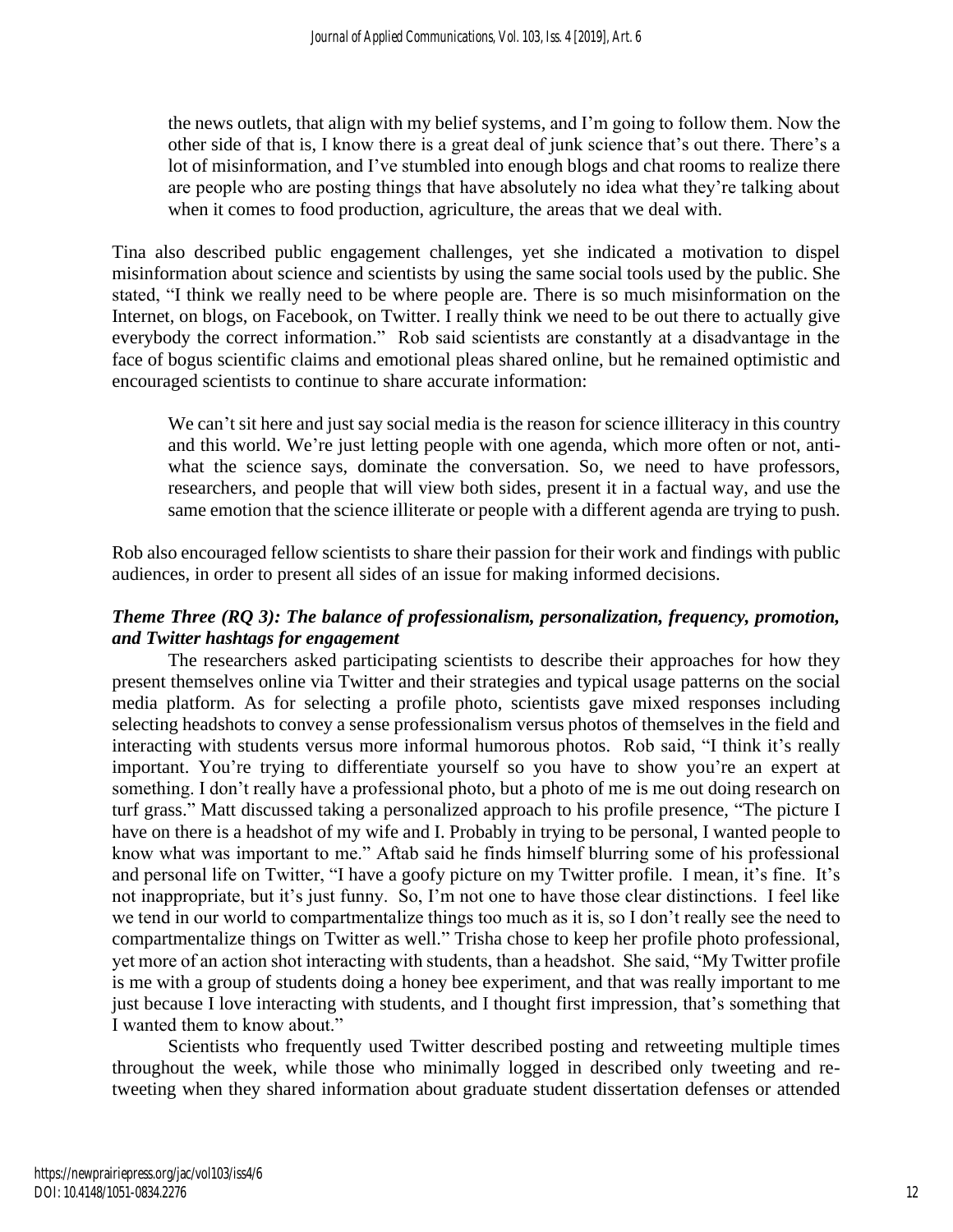research conferences. Trisha stated the importance of tweeting intentionally, "I want it to be tweets that come across that are impactful and so people want to read your tweets versus: 'Oh, this person just tweets 20 things out each day, and it's what's going on in their life, or that type of thing." The scientists considered to be active on Twitter said they posted on average once a day, and those in the middle of the adoption curve tweeted every two to three days. On the other end of the spectrum, Joe never tweeted, but he did secure a Twitter account and page for his entrepreneurship center, in case he ever found value in tweeting in the future.

Visuals appeared to be a driving force in many of the scientists' tweets. Scientists often posted a photo from their classes or conferences they attended. For instance, Trisha shared photos of class presentations from an international program (Figure 2).



*Figure 2*. Screen capture of Trisha's visual class presentation tweet.

Similarly, Ricardo discussed trying to be creative with sharing photos about his weed research plots to give his followers an inside look at his fieldwork (Figure 3).



*Figure 3*. Screen capture of Ricardo's fieldwork tweet.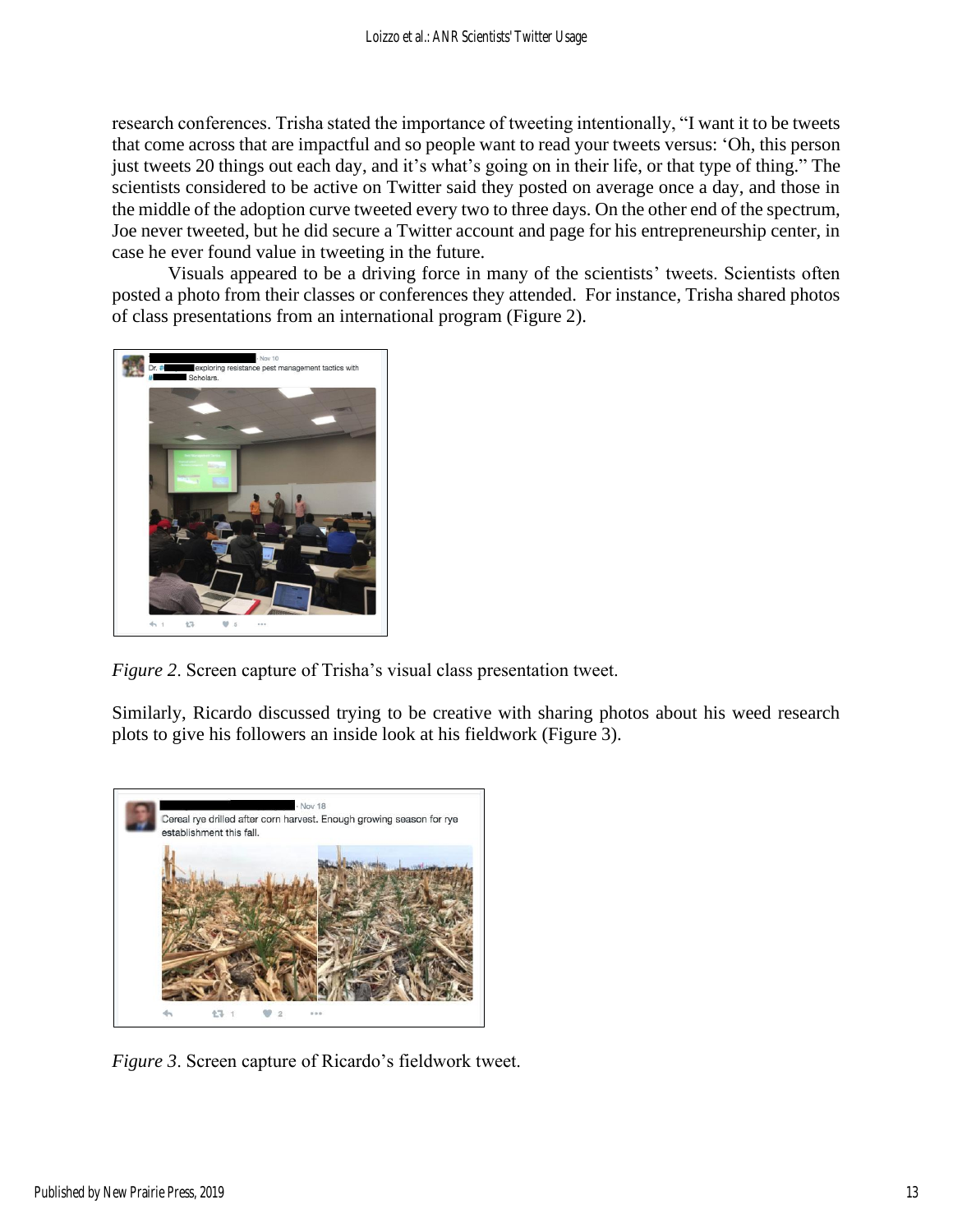Ricardo also described a publishing company working with him to promote his latest research via online video, "They want to give me the opportunity of recording a five-minute video, and I'm sharing some slides of the research findings, and they're going to put that out on the web and then, they let you share that on Twitter." Rob also mentioned the power of tweeting videos about newly published research articles:

We did one video this year, and it was viewed like 30,000 times, and it was just a very controversial topic in the turf industry, and we showed a video and said, 'Hey guys, this doesn't work the way you think it works.' It just spread like wildfire. If you can have some type of content in addition to some text, that really increases the odds of getting it seen. People are lazy, they want to watch a two-minute video, not read a 20-page manuscript.

Scientists who were frequent Twitter users appeared to understand how to use hashtags and tags for networking and connecting back to their universities and colleges. They used hashtags while and attending research conferences to keep up with the backchannel of communication occurring at the conferences. For instance, Rob posted about that he was on his way to a prominent conference in his discipline (Figure 4).



*Figure 4*. Screen capture of Rob's conference travel tweet.

Matt said, "I've been to some conferences, and as the head of the conference, I've initiated some hashtags and then, have the projectors going where people are using the hashtag and then, you see this scroll of tweets that are going out to me." Aftab used hashtags to refer back to and promote his department and college, "In the professional realm, I use university hashtag and for example, we have a science literacy effort in institute and they have a institute hashtag." Tina often used the Extension hashtag for sharing and engaging audiences in information about the Master Gardener program. She also tried to use hashtags for engaging with the university, but she mentioned that can be challenging to keep up with, as universities are often re-branding and developing new hashtags, "I think sometimes we all don't know what those changes are, so they don't get filtered down through the system as well as they probably should."

#### *Theme Four (RQ 4): Social media takes too much time and can lead to unwanted public discussions*

For the scientists hesitant to adopt Twitter for public engagement, two barriers were repeated across interviews: lack of time and heated discussions. Joe oversaw an entrepreneurship center in the college and discussed that Twitter did not have the return on investment the center hoped to achieve for rich, interactive public engagement and education. He said, "We've chosen not to play the Twitter game because there's X amount of time for our staff. Will we in the future? If we can figure out how to tie it to something meaningful like podcasts, blogs, deeper, stronger messaging." Kevin talked about the time commitment of building a consistent Twitter presence,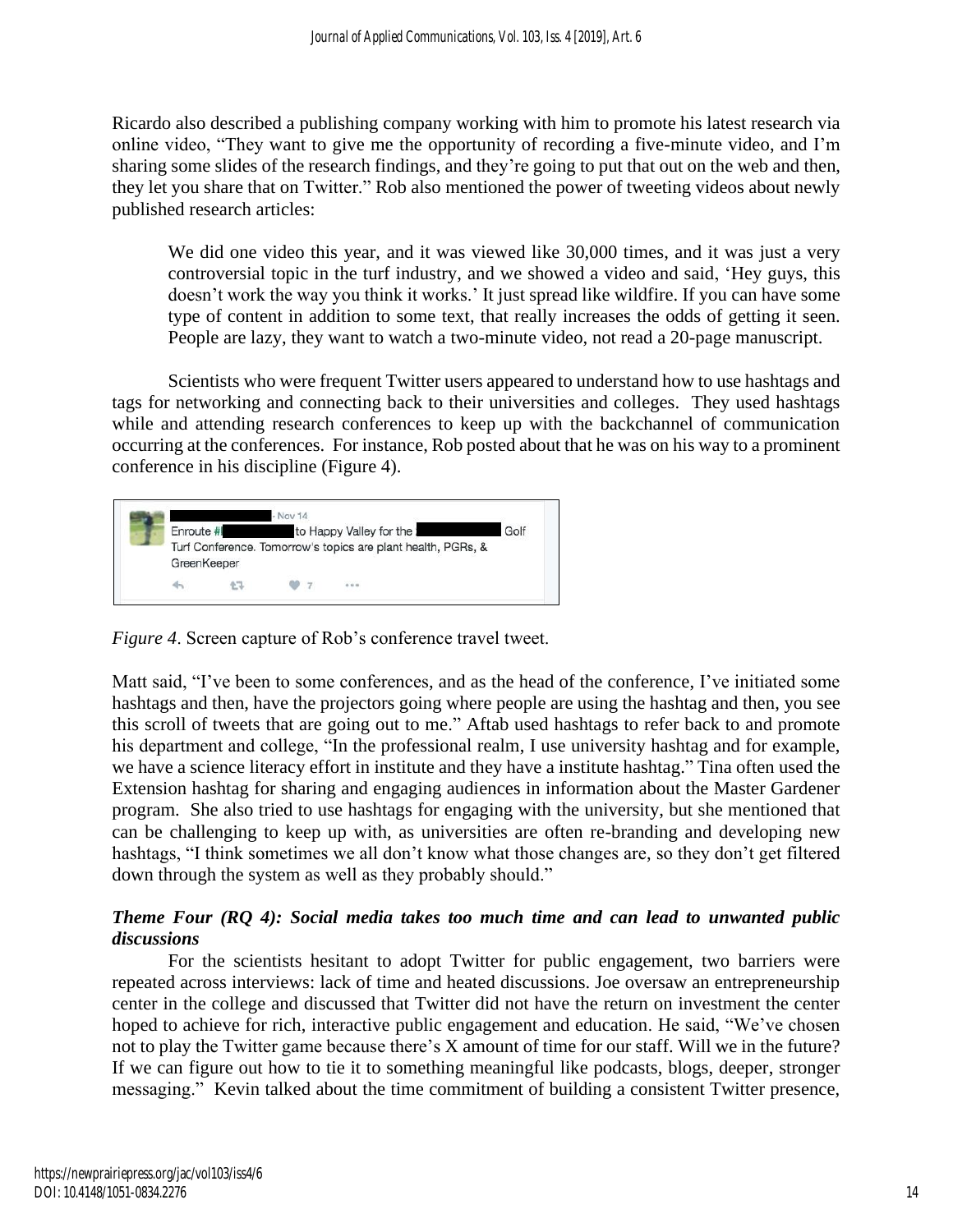which can be overwhelming in addition to a scientist's research and teaching responsibilities. He said, "I don't have the time to commit to maintaining, I mean if people are following you on Twitter there going to want to see something on a regular basis so you have to have the time to do that and I think it should be done with high quality and I just don't have the time to do it right now." Ricardo described simply not having enough time for wordsmithing engaging tweets, "Sometimes it takes me 10 minutes to get those short sentences because I don't know which words to eliminate. So, I don't really have a good strategy there."

Encountering and navigating heated discussions with public audiences also appeared to be a downfall of Twitter from the scientists' views. Aftab described the challenges of scientists and their research being misunderstood online, "I do not feel like social media is the place to play out some of those arguments. I try to avoid getting into any kind of situations like that. It's just difficult today, it's difficult to actually resolve. I prefer if I have to have conversations that might get heated. Do it in person." Ricardo said, "If someone tries to start a heated conversation or message, I don't think it's appropriate. So, I avoid it." Rob recommended that scientists keep check of their emotions in online engagement and instead, approach heated discussions with facts. He said:

It's really easy to get caught up in feuds on Twitter. Its challenging, if someone starts calling out your research, it's really easy to get caught up because you're so emotional and invested in your research. But you really just have to supply the info and let other people realize that person may be misinterpreting the data or misunderstanding what they're saying.

Many of the scientists considered early adopters and majority of Twitter users in this study had personal stories and/or stories of a colleague experiencing a heated online discussion about their research and expressed tweeting with caution when it comes to terms, data, figures, and images shown.

#### **Limitations**

Limitations of this study include the small sample size, lack of duration of time monitoring scientists' social media activities, and that the findings may not be generalizable to larger scientist groups. Due to the nature of the undergraduate researcher funding for the study, there was a time deadline to conduct the research within one semester. However, scientist interviews did have overlapping responses and discussion points, researchers had a rich case study data set including triangulation of interviews and screen captures, and member-checking was conducted to confirm the findings with scientist participants. It is possible the same methods could be used with a larger scientist population from a broader variety of disciplines.

### **Discussion, Recommendations, and Conclusions**

This study aimed to qualitatively examine ANR scientists' perceptions and experiences engaging public audiences in science topics via Twitter. Oftentimes, social media research involves quantitative analytics, without an investigation of first-person accounts of Twitter users' intentions and usages (Ke, Ahn, and Sugimoto, 2017). This study showed ANR scientists tend to somewhat follow the typical diffusion of innovations curve in their adoption and attitudes toward Twitter for public science engagement. Universities and research funders are calling on scientists to establish online public personas and engage more with different audiences to provide transparency in scientific research (McClain, 2017). However, as found in this study and others, some scientists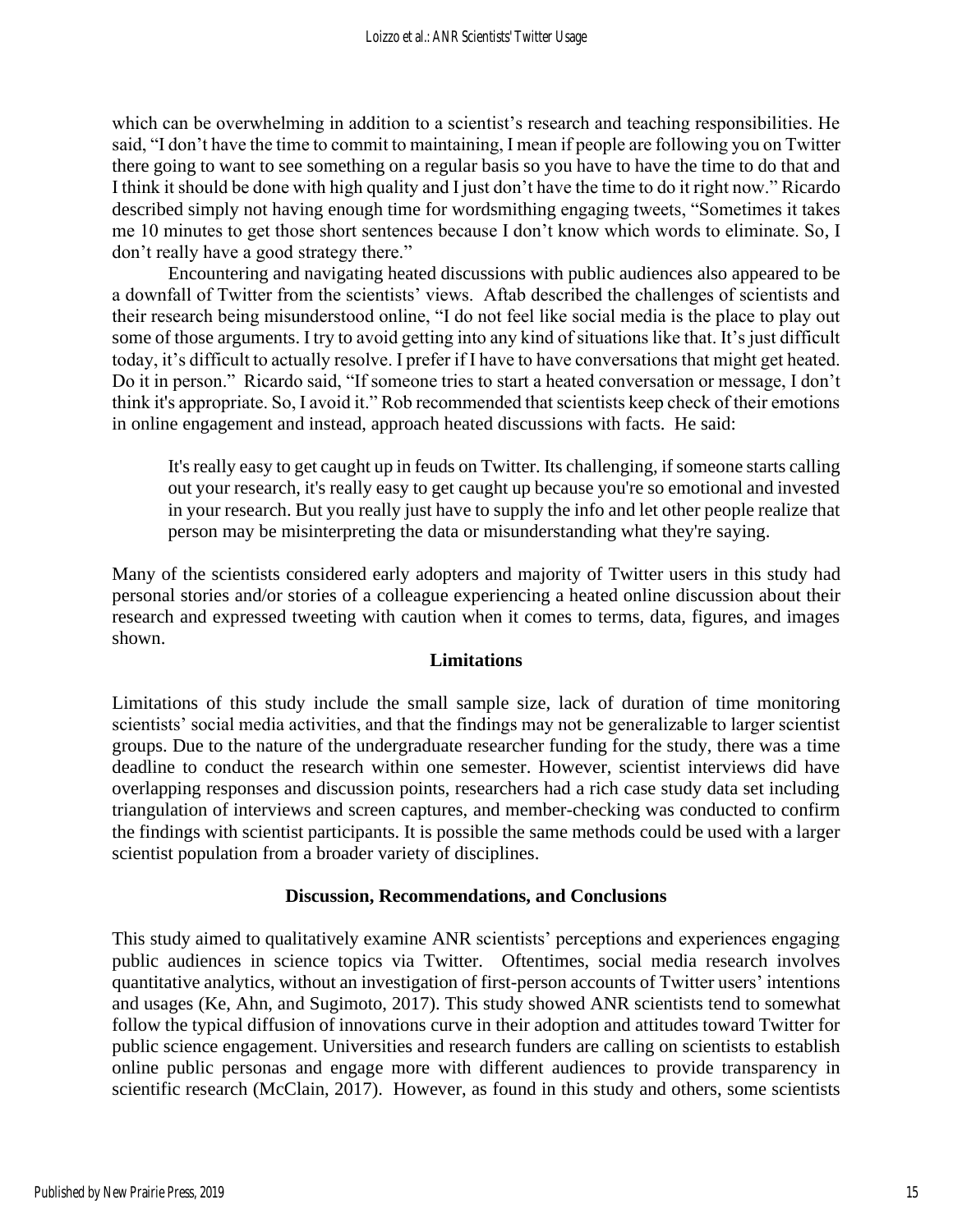are hesitant to tweet their science due to time commitment to effectively do so, potentially encountering heated debates about their work, viewing Twitter as an ineffective tool for disseminating scientific information, and lack of recognition for public online engagement efforts in the tenure and promotion process (Bik and Goldstein, 2013; Burchell, Franklin, and Holden, 2009; Dudo and Besley, 2016). One recommendation for increasing scientists' efforts to reach public audiences with their research online is for university administrations to review current faculty job descriptions and promotion requirements to include parameters for recognition of scientists' efforts for public online outreach, education, and research dissemination.

Five out of eight of the scientists in the study fell into the innovator, early adopter, and majority categories. They were actively using Twitter, posting original content including visuals and research data, and even trying advanced features such as polling the public. The participating group of scientists viewed Twitter as a valuable tool for expanding the reach of their research beyond traditional academic publications and presentations to engage public groups. However, only two of the scientists (Rob and Ricardo) had more than 1,000 Twitter followers. According to the results of Côté and Darling's (2018) study, in order for scientists to 'sing from the rooftops' to a broader audience, scientists must grower their Twitter followers beyond their inner academic circles to establish outreach to museums, public groups, the media, and decision-makers. While it appeared several of the participating ANR scientists in this study valued Twitter for public engagement, they had not yet reached a large enough follower threshold to achieve true outreach.

To scale-up and advance this research from a pilot case study approach, future studies could more systematically examine a larger population of ANR scientists' online public science engagement via a case study with a larger number of participants, survey, social media analytics, focus groups, and observations. Specifically, researchers could have ANR scientists with more than 1,000 Twitter followers catalog time spent creating and replying to social media posts versus audience reach to establish scientist time commitments versus online cognitive, emotional, and behavioral engagement levels. Additionally, researchers could conduct a content analysis of scientists' heated social media exchanges and conduct a focus group or survey those scientists about their experiences and strategies for navigating heated discussions to arrive at tangible steps rooted in real-world examples for a science communication guide focused on fostering transparent social media practices.

Results of this study also confirmed previous research that pointed to a need for science communication training to prepare scientists for leveraging social engagement tools for broader impacts in their work (Bik et al., 2015; Lok, 2010). None of the scientists in this study described receiving science communication or social media training, yet they had questions about Twitter features, strategies for online public engagement, and welcomed the support. It is recommended that ANR science communication professionals continue to track the Twitter usage patterns of their college scientists and reach out to scientists in the late majority and laggard categories for discussions about public science engagement and how to share their research via the college's social media channels, if they do not want to start their own Twitter account. Science communicators should also continue efforts or begin new ones to provide social media training that is focused on: 1) time management and posting tools for ease of establishing and maintaining a Twitter presence, 2) messaging strategies for sharing peer-reviewed scientific articles and conference proceedings for public audiences, 3) how to increase Twitter followers and reach beyond academic circles, 4) best practices for using mobile multimedia tools for creating original content, 5) developing transparency in science by using visuals and audio, 6) navigating heated online discussions, and 7) how to foster solutions-focused, positive public engagement for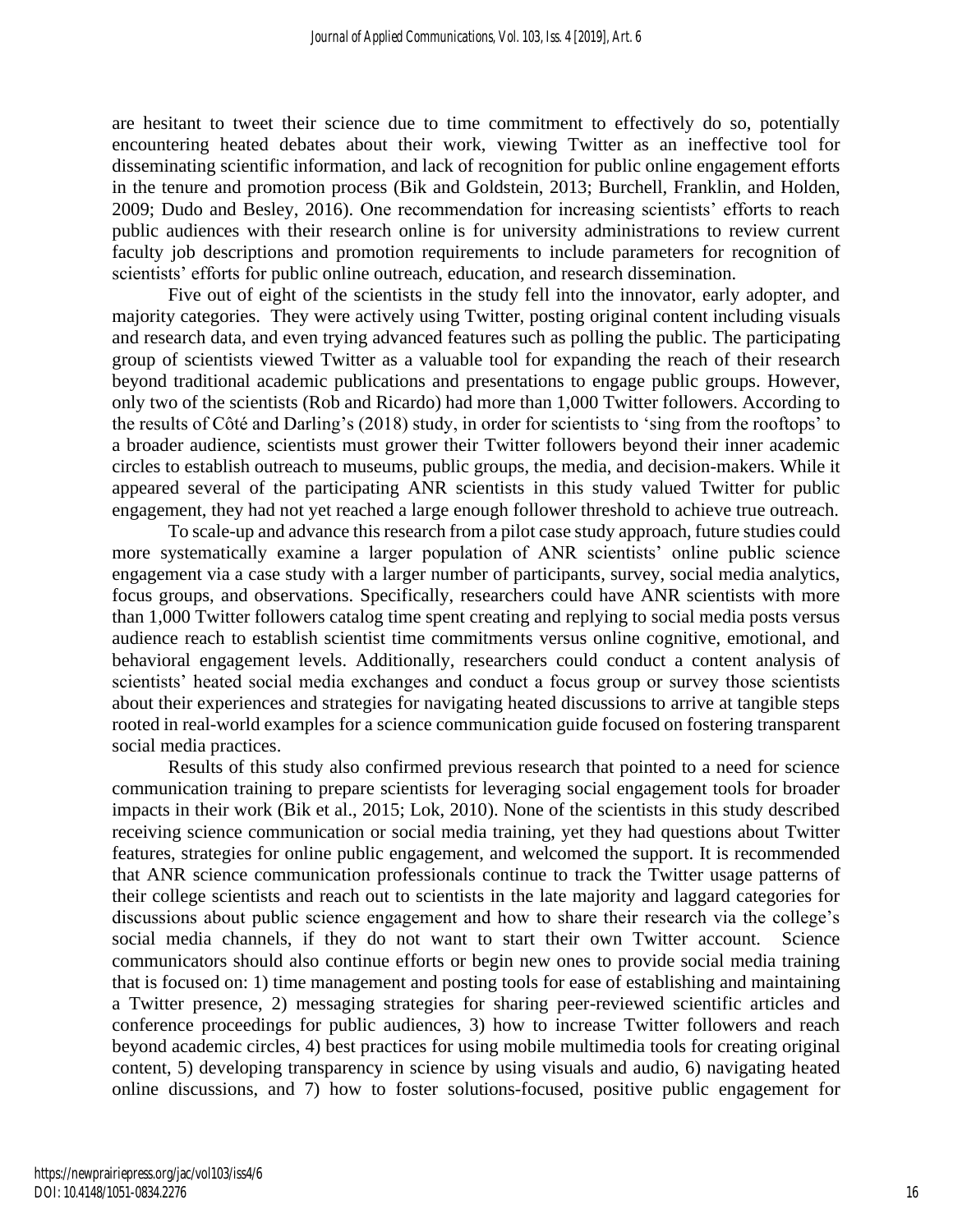encouraging critical thinking and informed decision-making. There is an opportunity for future mixed-methods research studies to include development, implementation, and assessment of science communication training for ANR scientists focused on the above outlined objectives.

Jamie Loizzo is an assistant professor in the Department of Agricultural Education and Communication at the University of Florida.

Catherine Jones was an undergraduate research assistant during her time in the Department of Agricultural Leadership, Education, and Communication at the University of Nebraska-Lincoln. Jones is currently a master's student in the Department of Agricultural Leadership, Education, and Communication at the University of Georgia.

Abby Steffen was an undergraduate research assistant during her time in the Department of Agricultural Leadership, Education, and Communication at the University of Nebraska-Lincoln. Steffen is currently the Development Coordinator at the Nebraska FFA Foundation.

Acknowledgements:

Jones and Steffen were undergraduate students at the University of Nebraska-Lincoln at the time of this study. Their work on this project was funded by the University of Nebraska-Lincoln's Undergraduate Creative Activities and Research Experience (UCARE) program.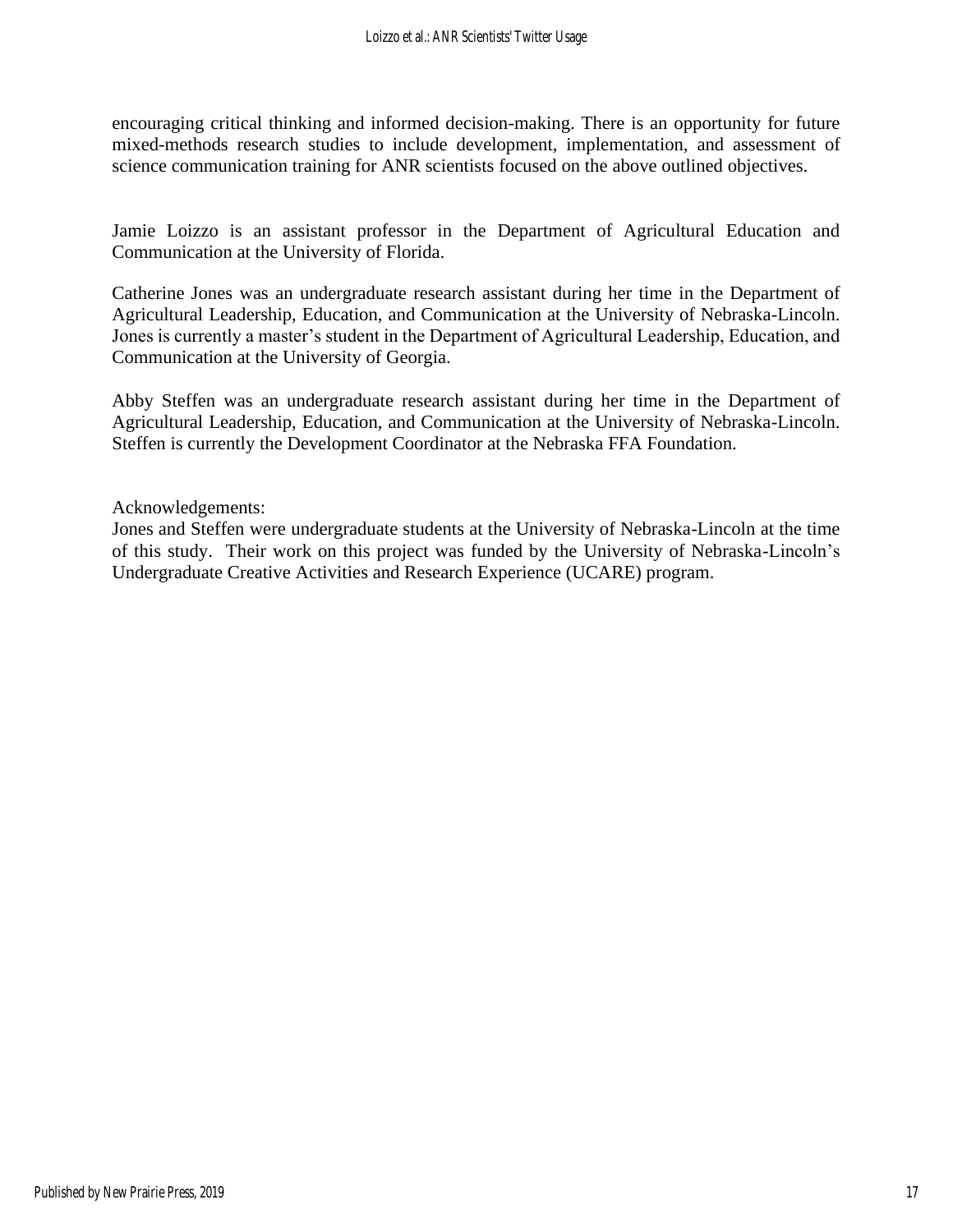#### **References**

- Alan Alda Center for Communication Science (AACCS). (2018). Retrieved from <https://www.aldacenter.org/>
- Allen, K., Abrams, K., Meyers, C. & Shultz, A. (2010) A little birdie told me about agriculture: Best practices and future uses of Twitter in agricultural communications," *Journal of Applied Communications*, *3*(94). https://doi.org/10.4148/1051-0834.1189
- American Association for the Advancement of Science. (AAAS). (2016). *Theory of change for public engagement with science*. Retrieved from https://www.aaas.org/page/ theorychange-public-engagement-science
- American Institute of Biological Sciences. (AIBS). (2018). *Communication Boot Camp for Scientists*. Retrieved from https://www.aibs.org/publicpolicy/communications\_boot\_camp.html
- Besley, J. C., Dudo, A., Yuan, S., & Lawrence, F. (2018). Understanding scientists' willingness to engage. *Science Communication*, *40*(5), 559-590. https://doi.org/10.1177/1075547018786561
- Bik, H. M., Dove, A. D., Goldstein, M. C., Helm, R. R., MacPherson, R., Martini, K., ... & McClain, C. (2015). Ten simple rules for effective online outreach. *PLOS Computational Biology*, *11*(4). https://doi.org/10.1371/journal.pcbi.1003906
- Bik, H. M., & Goldstein, M. C. (2013). An introduction to social media for scientists. *PLOS Biology*, *11*(4). https://doi.org/10.1371/journal.pbio.1001535
- Burchell, K., Franklin, S., & Holden, K. (2009). Public culture as professional science. *London: BIOS, London School of Economics and Political Science*.
- Collins, K., Shiffman, D., & Rock, J. (2016). How are scientists using social media in the workplace? *PLOS One*, *11*(10). https://doi.org/10.1371/journal.pone.0162680
- Côté, I. M., & Darling, E. S. (2018). Scientists on Twitter: Preaching to the choir or singing from the rooftops?. *Facets*, *3*(1), 682-694. https://doi.org/10.1139/facets-2018-0002
- Dhanesh, G. S. (2017). Putting engagement in its proper place: State of the field, definition and model of engagement in public relations. *Public Relations Review*, *43*(5), 925-933.
- Dudo, A., & Besley, J. C. (2016). Scientists' prioritization of communication objectives for public engagement. *PlOS One*, *11*(2). https://doi.org/10.1371/journal.pone.0148867
- Eysenbach, G., & Till, J. E. (2001). Ethical issues in qualitative research on internet communities. *Bmj*, *323*(7321), 1103-1105. https://doi.org/10.1136/bmj.323.7321.1103
- Falk, J. H., Storksdieck, M., & Dierking. L. D. (2007). Investigating public science interest and understanding: Evidence for the importance of free-choice learning. *Public Understanding of Science*, *16*(4), 455-469. https://doi.org/10.1177/0963662506064240
- Folta, K. [@kevinfolta] Twitter. Retrieved from https://twitter.com/kevinfolta
- Friends' of Joe's Big Idea. (FJOBI). (2018). *National Public Radio*. Retrieved from https://www.npr.org/2017/08/24/537735624/friends-of-joes-big-idea-fojbis
- Fusch, P. I., & Ness, L. R. (2015). Are we there yet? Data saturation in qualitative research. *The Qualitative Report*, *20*(9), 1408-1416. Retrieved from https://nsuworks.nova.edu/tqr/vol20/iss9/3
- Gauchat, G. (2012). Politicization of science in the public sphere: A study of public trust in the United States, 1974 to 2010. *American Sociological Review*, *77*(2), 167-187.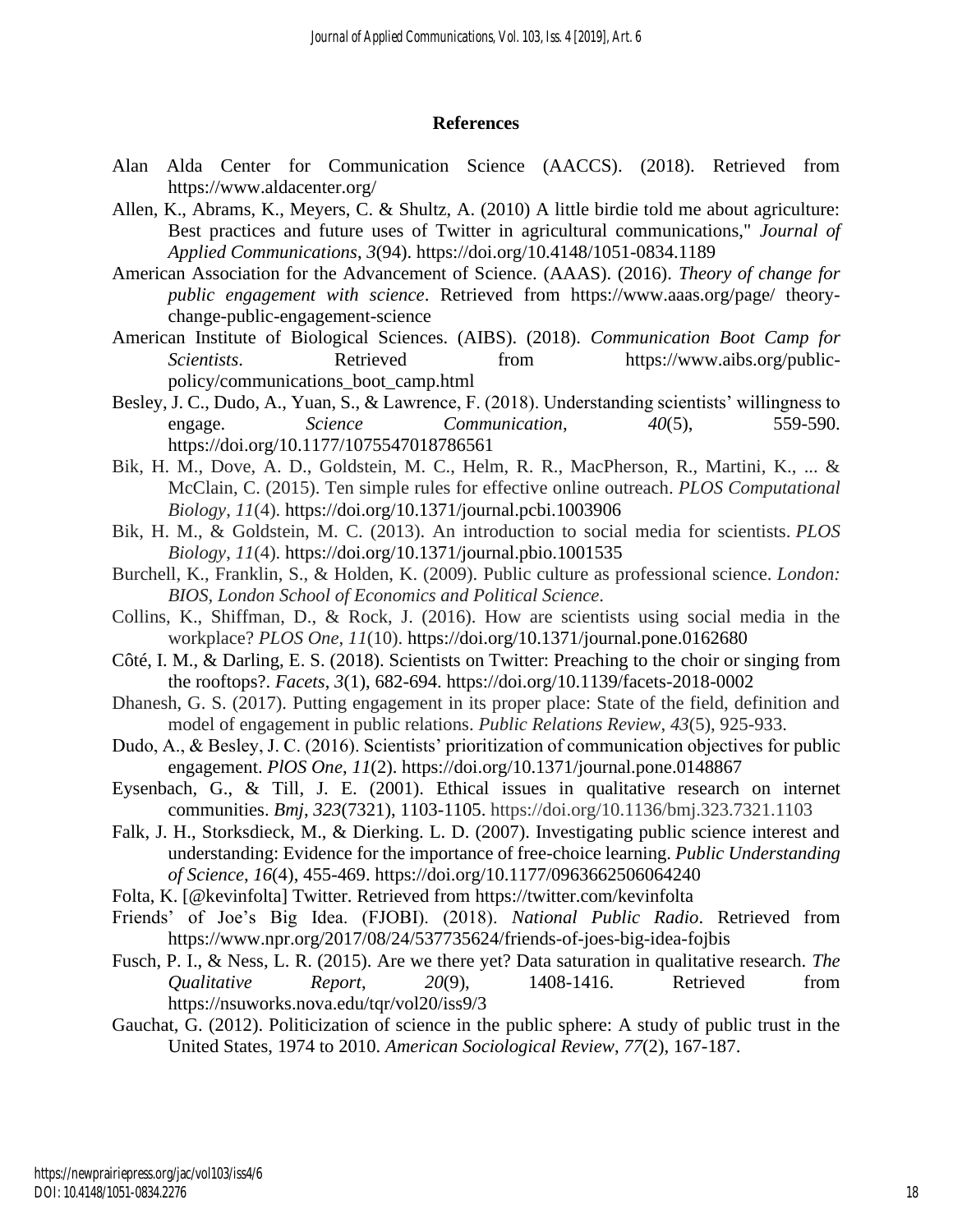- Gerber, H. R., Abrams, S. S., Curwood J. S., & Magnifico, A. M. (2017). *Conducting Qualitative Research of Learning in Online Spaces*. Thousand Oaks, CA: Sage Publications, Inc.
- Goodwin, J. (2016). Demonstrating objectivity in controversial science communication: A case study of GMO scientist Kevin Folta. OSSA Conference Archive, 69. Retrieved from https://scholar.uwindsor.ca/ossaarchive/OSSA11/papersandcommentaries/69
- Holbrook, J. B. (2005). Assessing the science–society relation: The case of the US National Science Foundation's second merit review criterion. *Technology in society*, *27*(4), 437-451. https://doi.org/10.1016/j.techsoc.2005.08.001
- Hollebeek, L. D., & Macky, K. (2019). Digital content marketing's role in fostering consumer engagement, trust, and value: Framework, fundamental propositions, and implications. *Journal of Interactive Marketing*, 45, 27-41. https://doi.org/10.1016/j.intmar.2018.07.003
- Hu, S., Li, Z., Zhang, J., & Zhu, J. (2018). Engaging scientists in science communication: The effect of social proof and meaning. *Journal of Cleaner Production*, 170, 1044-1051. https://doi.org/10.1016/j.jclepro.2017.09.210
- Katz, E. (1957). The two-step flow of communication: An up-to-date report on an hypothesis. *Public Opinion Quarterly*, 21, 67-78.
- Ke, Q., Ahn, Y. Y., & Sugimoto, C. R. (2017). A systematic identification and analysis of scientists on Twitter. *PLOS One*, *12*(4). https://doi.org/10.1371/journal.pone.0175368
- Kellogg Commission on the Future of State and Land-Grant Universities. (2000). *Renewing the covenant: Learning, discovery, and engagement in a new age and different world*. National Association of State Universities and Land-Grant Colleges.
- Leshner, A. I. (2003). Public engagement with science. *Science*, 299, 977-977.
- Liang, X., Su, L. Y.-F., Yeo, S., K., Scheufele, D. A., Brossard, D., Xenos, M., …& Corley, E. A. (2014). Building buzz: (Scientists) Communicating science in new media environments. *Journalism & Mass Communication Quarterly*, *91*(4), 772-791. https://doi.org/10.1177/1077699014550092
- Lok, C. (2010). Science for the masses: The US National Science Foundation's insistence that every research project addresses' broader impacts' leaves many researchers baffled. *Nature*, *465*(7297), 416-419.
- Mahajan, V., Muller, E., & Srivastava, R. K. (1990). Determination of adopter categories by using innovation diffusion models. *Journal of Marketing Research*, 37-50.
- Maienschein, J. (1998). Scientific literacy. *Science*, *281*(5379), 917.
- Martinez, A. (2016). Science students learn to use social media to communicate research. *The Chronicle of Higher Education*. Retrieved from https://www.chronicle.com/article/Science-Students-Learn-to-Use/237158
- McClain, C. R. (2017). Practices and promises of Facebook for science outreach: Becoming a "Nerd of Trust". *PLOS Biology*, *15*(6). https://doi.org/10.1371/journal.pbio.2002020
- Mojarad, S. Social media: More scientists needed. *Science*, *6358*(357), 1362-1363.
- National Academies of Sciences, Engineering, and Medicine (NASEM). (2016*). Science literacy, concepts, contexts, and consequences*. Washington, D.C.: The National Academies Press.
- National Academies of Sciences, Engineering, and Medicine (NASEM). (2017). *Communicating science effectively: A research agenda*. Washington, DC: The National Academies Press. https://doi.org/10.17226/23674
- National Research Council. (NRC). (1996). *National Science Education Standards*. Washington, D. C.: The National Academies Press.